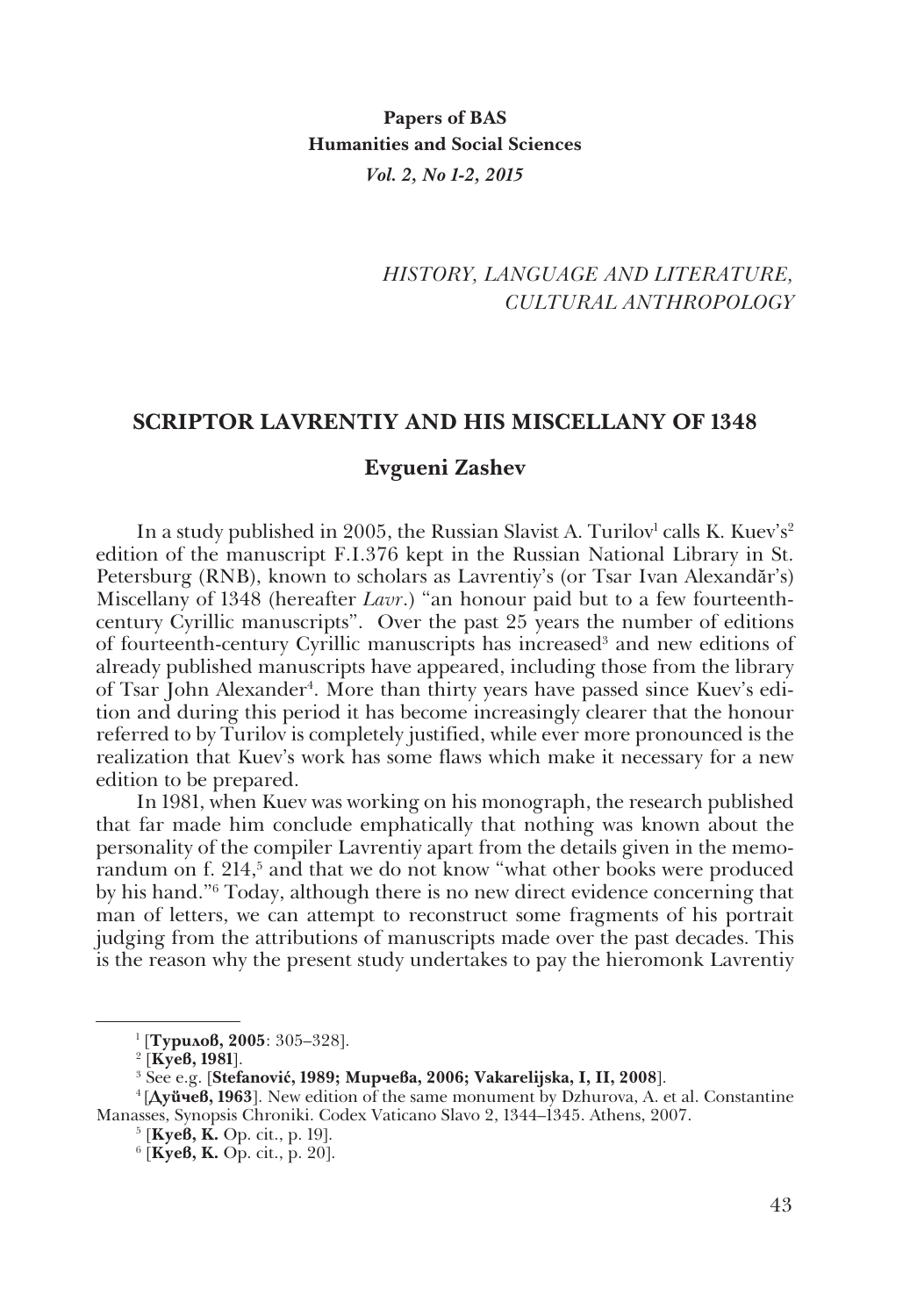his due honour, singling him out as a primary focus of research interest. To this end, presented and summarized will be some new scholarship and new discoveries related to the person and work of this interesting Bulgarian writer, while some new observations and hypotheses will be advanced, as well.

It is a well-known fact that philological medieval studies – and any other area of research alike – get in contact with the public in whose interest the studies are conducted mainly by means of reference works. It is the specialized dictionaries and encyclopaedias that synthesize the unquestionable results of many years of research, presenting these in a comprehensible way, so far as the subject matter permits, to a wider group of users of the research product. Over the past two decades, the *Cyrillo-Methodian Encyclopaedia*<sup>7</sup> of BAS has gained reputation as the most authoritative Bulgarian (and European) reference book on the issues concerning the deeds and traditions of the Slavic Apostles. In the said reference book, however, the reader will not find articles dedicated to the hieromonk Lavrentiy and his miscellany of 1348, although he will come across his handwriting on pages of *Lavr*. reproduced as illustrations to other encyclopaedia entries – e.g. in Vol. II, p. 789, to the article on *Exposition of the Orthodox Faith* attributed to St. Cyril, or else in Vol. IV, p. 498, to the article on Chernorizets Hrabăr. To be sure, *Lavr*. has been mentioned also due to the fact that it contains one of the four extant copies of the translation of *Ecclesiastical History and Mystical Contemplation* (*Historia ecclesiastica et mystica contemplatio*)8 , made most probably by Constantine of Preslav. The presence of these illustrations is quite understandable: *Lavr*. contains the earliest extant transcript of Hrabăr's work *Оn the Letters*, and the transcript of *Exposition of the Orthodox Faith* attributed to St. Cyril is the earlier of the two copies preserved up to the present day.9

The authors of the other modern Bulgarian medievistic philological reference book, *Old Bulgarian literature. Encyclopaedic dictionary*,<sup>10</sup> while having included a separate entry on *Lavr*., have not considered it worth dwelling separately on its compiler. The article dedicated to the miscellany of 1348 contains only two sentences about hieromonk Lavrentiy. It is in two sentences only that Lavrentiy has been mentioned also in the article about Mount Athos in Vol. IV of the *Russian Orthodox Encyclopaedia.*11 The foregoing should not be mistaken for criticism,

<sup>7</sup> Кирило–методиевска енциклопедия. Т. І–ІV. Sofia, 1985–2003.

<sup>8</sup> In the scholarship in English the title is also rendered as *On the Divine Liturgy*. See: **Meyendorff, P.** *St. Germanus of Constantinople*. *On the Divine Liturgy*. St. Vladimir's Seminary Press, 1984, 107 p.

Actually, it can be argued that the transcripts of the translation of *Ecclesiastical History and Mystical Contemplation* are three, since one of the four extant translations is included in the so called *Barsov Miscellany*, which reproduces, with a few language redactions, the text and content of *Lavr*. This holds true also in the case of *Exposition of the Orthodox Faith* the only preserved copies of which are in *Lavr*. and *Barsov Miscellany*.

<sup>10</sup> Старобългарска литература. Енциклопедичен речник. София, 1992.

<sup>11</sup> Православная энциклопедия. T. ІV. Москва, 2002. Online edition, 2002. http://www. pravenc.ru/text/771 02.html. Viewed Sept. 22, 2014.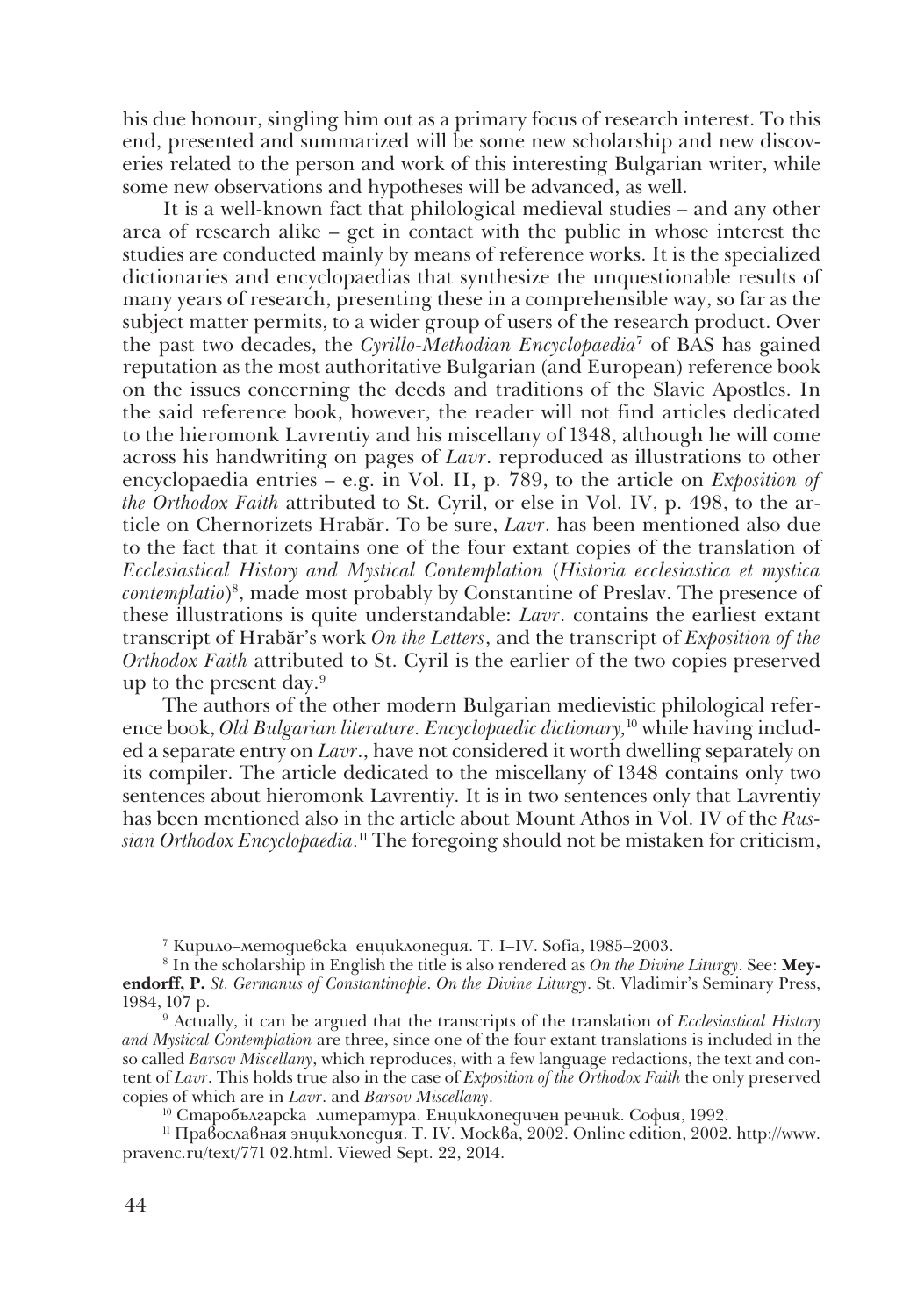since the lack of scientific reflection on the person of the scribe is, apparently, a consequence of the lack of sufficient information. However, for the benefit of the Bulgarian historical memory scattered by the vicissitudes of our historical fate, we should not ignore even what small fragments that there exist which can help reconstruct a picture of the past, however pale and schematic one. In our case, this is the personality of an exemplary person who contributed enormously to the development of the Bulgarian culture.

The paramount significance of *Lavr*. is not to be reduced to the above described works, important as these are in the Cyrillo-Methodian Studies, and, for that reason, rather popular with the students of medieval literature. Besides being one of the most archaic manuscripts in terms of content, it includes the earliest preserved copies of the Old Bulgarian translation of the *Life of St. John the Merciful* by Leontius of Neapolis, the sermon *On the Eight Spirits of Wickedness* by St. Nilus of Sinai and the work of John Moschus *Pratum Spiritale* – a fragment consisting of 13 stories excerpted from the so called *Sinajskij Paterik*. The miscellany also contains the largest collection of *erotapokriseis* (readings the type of "questions and responses" in the Old Bulgarian literature), $12$  some of which are also the earliest extant transcripts of these texts.

First in the history of Slavic Studies, K. Kuev, in his monograph on this literary monument,<sup>13</sup> makes a review of the research dedicated to *Lavr*.,<sup>14</sup> rightly notching up its fragmentary and incomplete state. The scholar suggests the following hypothetical reconstruction of the fate of the collection:<sup>15</sup>

• Written, according to the memorandum on f. 214, in 6856 AM (6856 –  $5508 = 1348$  AD);

• Intended for home reading of the royal family, and not for liturgical purposes;

• Kept as part of the royal library in Tărnovo till the last years of the reign of Tsar John Shishman (1371-1393);

• In all probability, transferred to the lands to the north of the Danube River (Moldavia) before the fall of the capital Tărnovo, which is suggested by the fate of other literary monuments, such as *Lovech Miscellany*, *Tetraevangelia of Ivan Alexandăr of 1356*, the *Synopsis of Constantine Manasses* etc.;

• Sometime later (in  $16<sup>th</sup>$  or  $17<sup>th</sup>$  century), possibly transferred again from Wallach-Moldavian lands to Mount Athos, St. Paul Monastery, St. John the Merciful Skete, via the same route travelled also by the *Tomić Psalter* and the *Tetraevangelia of Ivan Alexandăr of 1356*;

 $12$  For readings the type of "questions and answers" see: Литературата под формата на въпроси и отговори. Същност и състояние на проучванията. Класификация на паметниците. – In: Милтенова, А. Erotapokriseis. Съчиненията от кратки въпроси и отговори в старобългарската литература. Sofia, 2004. pp. 5–39 ff. 13 **Куев, К.** Op. cit., pp. 5-46.

<sup>&</sup>lt;sup>14</sup> **Куев, К.** Ор. cit., pp. 25-26.

<sup>15</sup> **Куев, К.** Op. cit. pp. 19-23.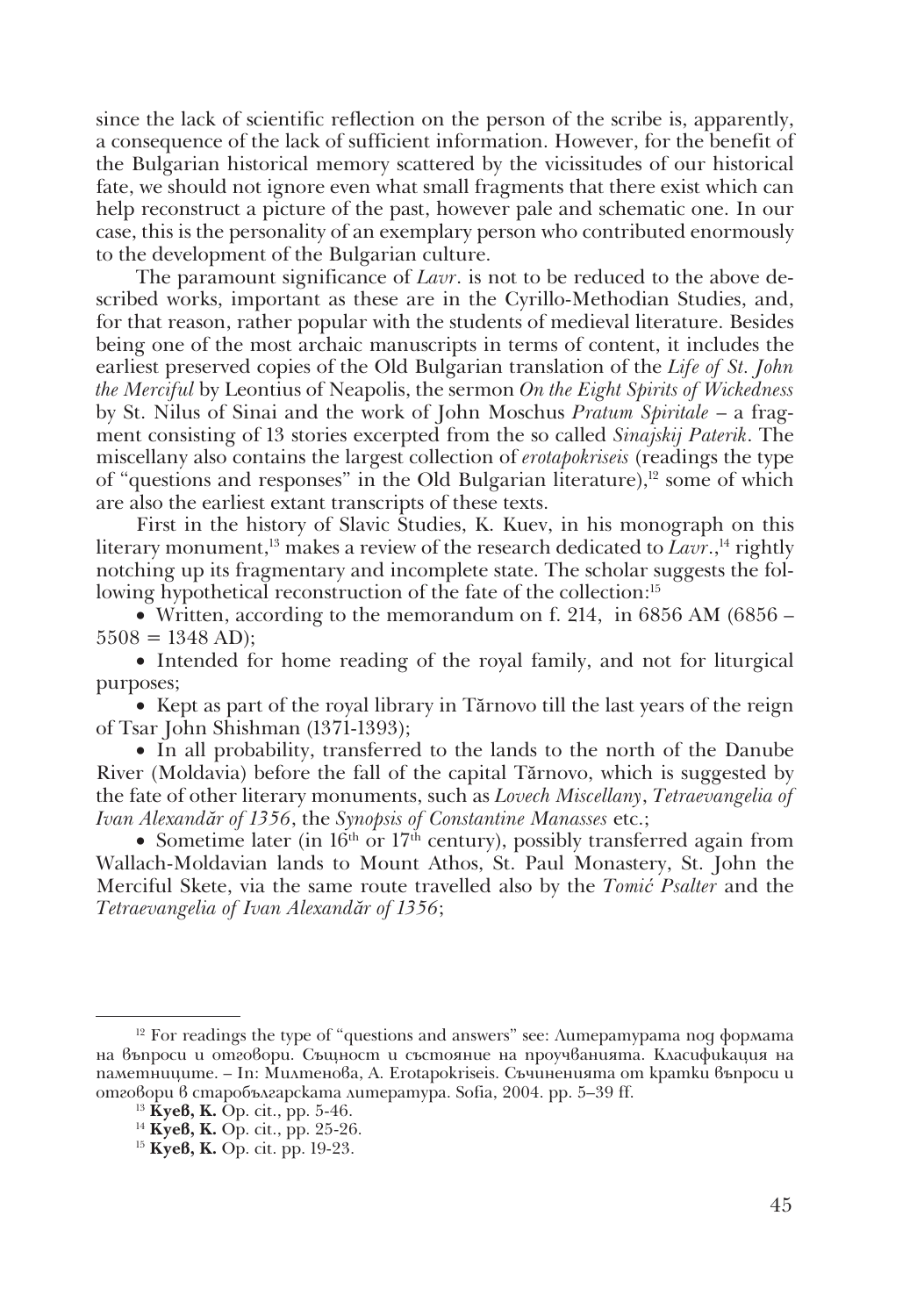• Taken away, in  $7163^{16}$  (7163 – 5508 = 1655 AD), by the monk Arsenij Suhanov from the Trinity Lavra of St. Sergius<sup>17</sup> during his last journey around the Christian East and delivered to the Patriarchal (later Synodal) Library in Moscow;

• Unknown and unresearched from the middle of the  $17<sup>th</sup>$  century up to the 20s of the 19<sup>th</sup> century;

• Opened for research to Slavists by the Russian scholar specialist in Bulgarian Studies, K. Kalaydovich, in his study on John (Ioan) Exarch, where the scholar has published the memorandum of Lavrentiy and Hrabăr's work.18

Kuev traces the further travels of the Bulgarian medieval monument, as well, which passed through the hands, in the first half of the 19<sup>th</sup> century, of the theologian Innokentij Hersonskij<sup>19</sup> and ended up in the collection of Ivan Saharov<sup>20</sup>. The collection was, in its turn, purchased by Saint Petersburg Public Library, in 1863, and the manuscript was now available in a public book de-

the request of Patriarch Nikon, he visited Mount Athos and many Christian Orthodox centres in Constantinople, on the island of Rhodes, in Asia Minor and Macedonia, wherefrom he collected (!) Old Greek and Slavonic church manuscripts needed for the reform of the liturgical books in Russia in the seventeenth century. The exact number of manuscripts taken by Suhanov from the monasteries of Mount Athos can only be assumed (ca. 156 mss. fom Iveron, ca. 61 from the Great St. Athanasius Lavra, ca. 60 from Vatopedi, ca. 45 from Philotheou, ca. 30 from Pantokratoros, ca. 10 from Stavronikita, etc.). Many of them were in Old Bulgarian language. Thus the Synodal Library of Moscow obtained a number of valuable Greek and Slavonic codices. For the life and activity of Arsenij Suhanov see: **Белокуров, С.** Арсений Суханов. Т.

<sup>18</sup> Калайдович, К. Йоан Екзарх Болгарский. 1824, pp. 189–192.

<sup>19</sup> Under the guidance of Innokentij Hersonskij, in 1819, compiled was *Dogmaticheskij sbornik vostochnoj tserkvi* which contains, on ff. 1-6, the work of Chernorizets Hrabăr *On the Letters* as rendered in *Lavr*. See: **Куев, К.** Черноризец Храбър, p. 395.

20 Ivan Saharov (1807–1863) was a Russian ethnographer, archaeologist and, in 1837, he was accepted as a member of the Russian Society of Russian History and Antiquities; in 1848 he became a member of the Archaeological Society, and in 1850 – an honorary member of the Public Library in St. Petersburg. He amassed a collection of manuscripts, some of which were, after his death, purchased by A. S. Uvarov, and others - by the Public Library in St. Petersburg. See: *Русский библиографический словарь*. Т. 15. Санкт-Петербург, 1904, pp. 211–216.

<sup>16</sup> The presence of *Lavr*. in St. John the Merciful Skete, on Mount Athos, and its transfer to Moscow is attested by two notes, written, (according to K. Kuev) on "the title page" (see: **Куев, K.** Op. cit, pp. 21-22.). These marginal notes are missing on the microfilm available to me. The authors of the latest description of the manuscript have claimed that the marginal notes are to be found "on the first bookbinding sheet  $(I)$ " and read: 1. Ca книга стго Павла цр(с)кїе wбители. Иwннъ Мл(с)ти(в) (in printed letters); 2. р $\widetilde{g}_\Gamma$  (= 1655 г.) вдіата ид къльи гдђаря патриарха (скорописью). See: **Христова, Б. и кол.** Славянские рукописи болгарского происхождения в Российской национальной библиотеке – Санкт-Петербург. Sofia, 2009, p. 69. The renderings of the text of the marginal notes in Kuev's work (*Op. cit*, pp. 21-22) and that of Hristova (*Op. cit*, p. 69) show considerable differences in terms of spelling. On the other hand, still different is the spelling in **Куев, К.** Съдбата на старобългарските ръкописи през вековете. Sofia, 1979, p. 39. 17 Arsenij Suhanov was a hieromonk at the Trinity Lavra of St. Sergius near Moscow. At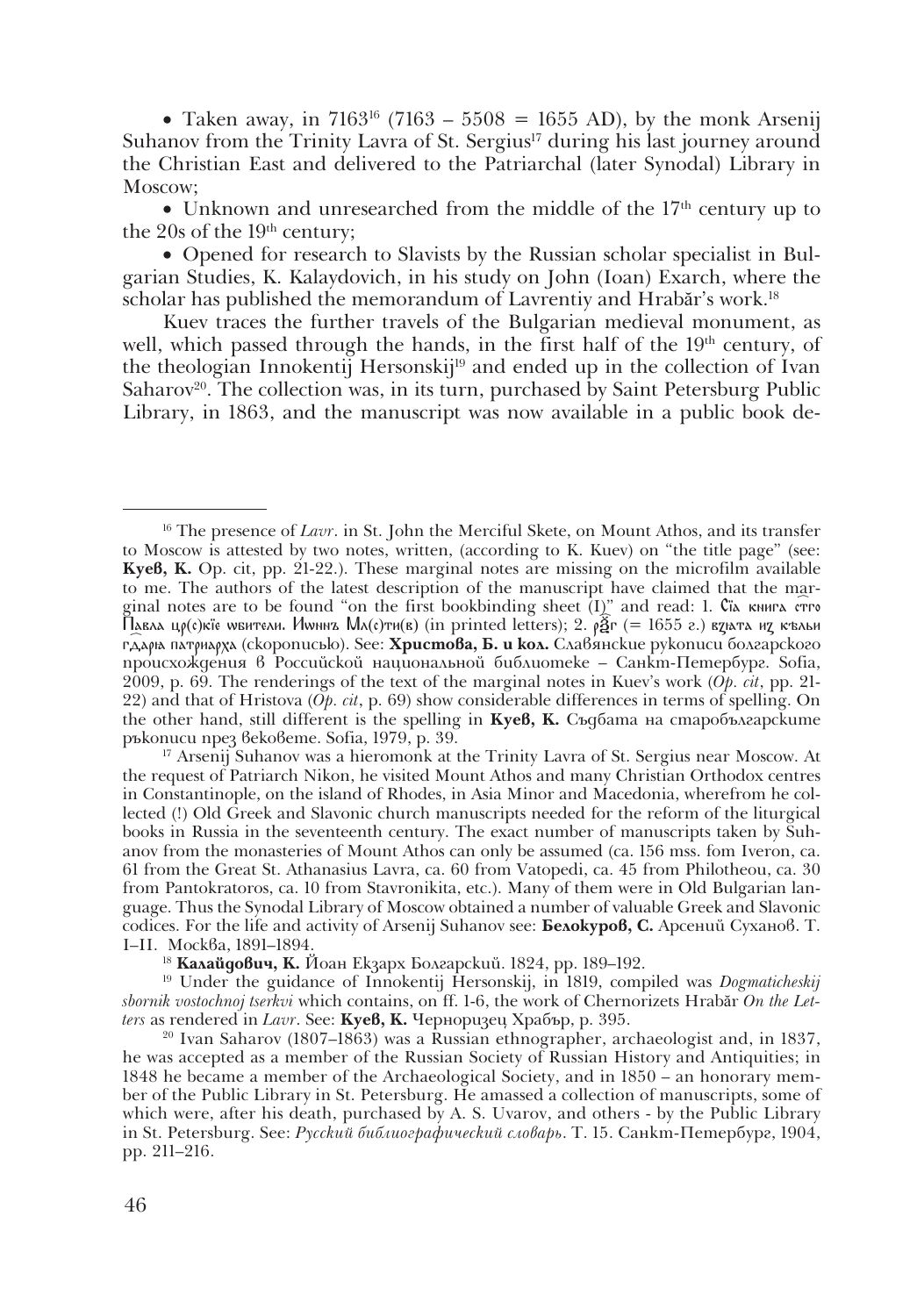pository.21 This whereabouts proved to be favourable for scholarly interest and the miscellany became direct and indirect object of research to K. Radchenko<sup>22</sup> who focused his attention on the stories of *Pratum Spirituale* and the texts on ff. 204–213,<sup>23</sup> mentioning also their Greek sources; of S. Vilinskij<sup>24</sup> who discussed the transcript of *On the Letters* on ff. 101v–105; and of G. Ilinskij who studied the *Exposition of the Orthodox Faith*25 on ff. 93v–101v. Gradually, there began to form, in the scholarship, a 'Bulgarian connection', which was also initially associated with the work *Exposition of the orthodox faith* attributed to Constantine the Philosopher studied in papers by D. Dyulgerov<sup>26</sup> and Y. Trifonov.<sup>27</sup> This, in turn, stirred interest in the language in general, and particularly in the vocabulary of the miscellany, commented on by B. Lyapunov,<sup>28</sup> while P. Lavrov <sup>29</sup> discussed in brief the palaeographic features of *Lavr*.

By the time Kuev started preparing the edition of *Lavr*., this had been, more or less, the whole amount of preliminary information the Slavists had at their disposal (that is, apart from Kuev's own publications<sup>30</sup>). Kuev only knew that the miscellany was the work of Lavrentiy's hand, while, concerning the personality of the scribe himself, he could only judge from the marginal note on f. 214. Here is the conclusion he reached on account of it: "The end of the marginal note reads that the compiler was hieromonk Lavrentiy. Today scholars know nothing about the personality of this writer apart from what has been written in the note. In all likelihood, he was among the clerics close to the royal court in Tărnovo who had established themselves as literary men at the time. Hadn't it been the case, it would be difficult to explain the fact that the tsar should assign to him such an important task as making a collection of different types of texts for home reading of the royal family". The scholar also adds that "no

<sup>&</sup>lt;sup>21</sup> The report of the Director of Library, I. Delyanov, for 1863 places *Lavr*. in the sixth place, under letter "e", and, for the first time, provides a description thereof (number of folia, handwriting, content etc.). The same report publishes the memorandum on f. 214. See: *Отчет Императорской Публичной библиотеки за 1863 год*. St. Petersburg, 1864, pp. 43–44. 22 **Радченко, К.** Op. cit., pp. 69–79.

<sup>23</sup> In his edition of *Lavr*., Kuev calls them "Articles with different content". See: **Куев, К.** Иван-Александровият..., pp. 380–384.

<sup>&</sup>lt;sup>24</sup> Вилинский, С. Г. Сказание Черноризца Храбра о писменех. – In: Летопись Историко-филологического общества при Императорском Новороссийском университете. Т. ІХ. Одесса, 1901, pp. 97–152.

<sup>25</sup> **Ильинский, Г.** Написание о правой вере Константина Философа. – In: Сборник в чест на професор В. Н. Златарски. София, 1925, pp. 63–89.

<sup>&</sup>lt;sup>26</sup> Дюлгеров, Д. Рим и св. братя Кирил и Методий. – In: Год. Соф. унив., Богосл. фак., т. ХІ, Sofia, 1933–1934 (author's copy, 68 p.).

<sup>27</sup> **Трифонов, Ю.** Съчинението на Константина Философа (св. Кирила) «Написание о правой вере». – In: Списание на БАН, № 52, 1935, pp. 1–85

<sup>&</sup>lt;sup>28</sup> Ляпунов, Б. М. Несколько замечаний о языке и в особенности о словаре болгарского сборника 1348 г. – In: Сборник в чест на проф. Л. Милетич. 1933, pp. 95–107.

<sup>&</sup>lt;sup>29</sup> **Лавров, П. А.** Палеографическое обозрение кирилловского письма у южных славян. St. Petersburg, 1914, pp. 153 – 155.

<sup>30</sup> **Куев, К.** Судьба сборника Ивана Александра 1348 г. – In: Труды отдела древнерусской литературы. Т. ХХІV. 1969, 117–121; Куев, К. Черноризец Храбър, 1967 etc.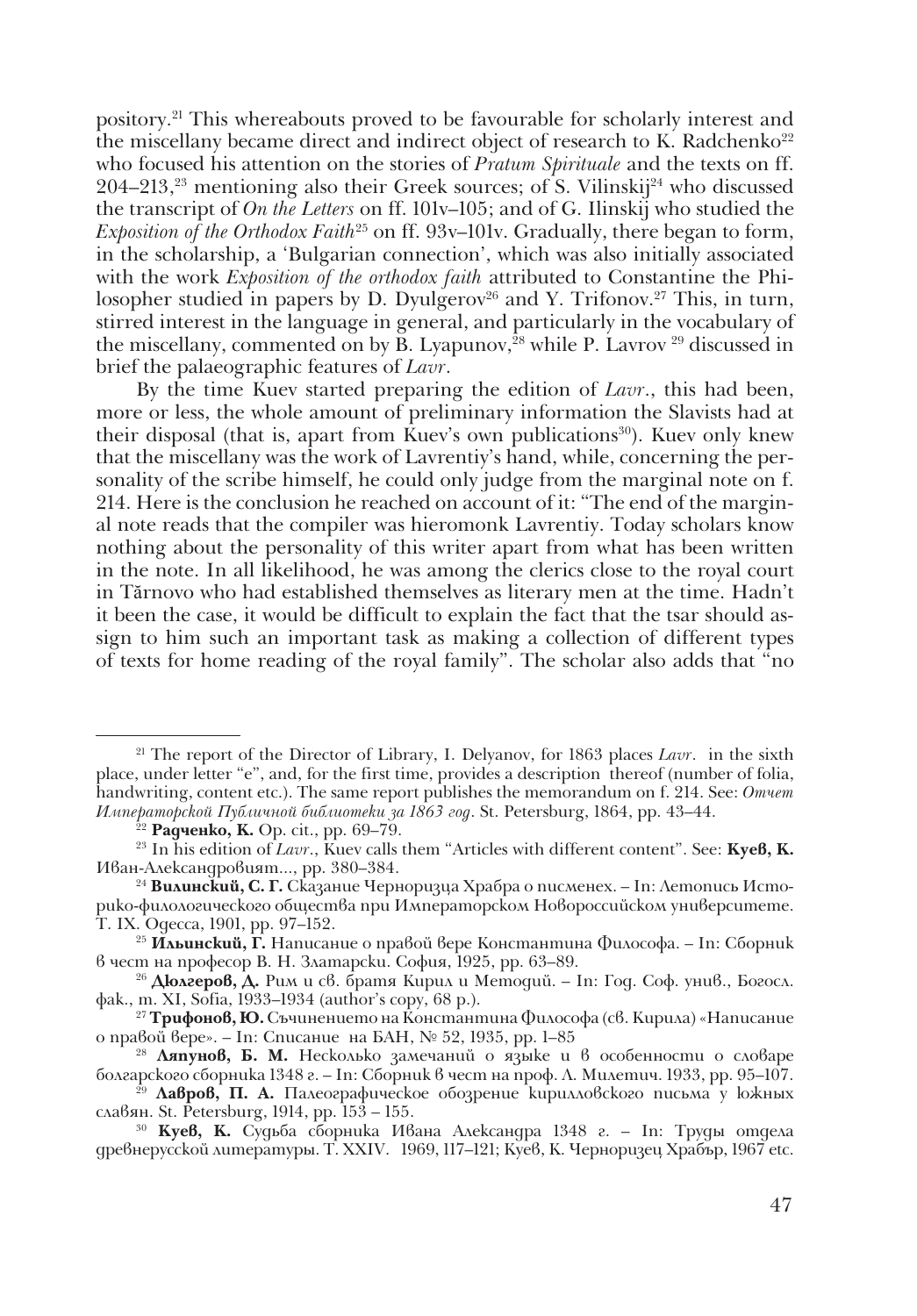other books are known so far to have been written by Lavrentiy".31 In his study, however, Kuev himself has challenged the aforementioned assertion more than once, its self-evidence being far from apparent and it being, in fact, rather imprecise. In actuality, the miscellany preceding the memorandum in question is in itself an important source of information about hieromonk Lavrentiy. From it various information can be derived – e.g. concerning the paper, the handwriting, the ornaments, the content and the language features – that can provide indirect evidence regarding its author. Kuev is clear that *Lavr*. *addresses the needs of the epoch*, that the selection of texts suggests certain *purposefulness on the part of the compiler*, certain *moral bias*, a tendency to satisfy the growing *interest in the past*, also *topicality*<sup>32</sup> consisting in an attempt to express *an opposition against the strong heretical cross-currents<sup>33</sup>* etc. The inferences made by Kuev at the end of the part of the introduction devoted to the creation, fate and importance of the miscellany,<sup>34</sup> can be summarised as follows:

• In terms of variety of contents, *Lavr*. ranks immediately behind *Tsar Simeon's Miscellany* (among the manuscripts created prior to the fourteenth century).

- Its content touches issues topical for the epoch.
- The miscellany serves to strengthen the interests of the ruling elite.
- It features persons and writings related to the Patriarchate of Alexandria.

The ideological cliché about the interests of the ruling elite put aside – since it was, in all probability, included for reasons of censorship – all other claims concern mostly the compiler and then the text. They sketch the portrait of a knowledgeable literary man who was as well-acquainted with the literary heritage of the epoch as he was with its own time, demonstrating also an active social and moral position. Lavrentiy appears before us as a person with strong individual preferences for a particular Christian tradition and ability of formulating – with the very act of preparing the compilation – a clear message to the reader.

In the study of Kuev, the seemingly unknown hieromonk Lavrentiy plays another role, as well. In the articles accompanying the different readings in the miscellany, Kuev states more than once that, far from merely copying the texts, the compiler actively has interfered with these in terms of language, has edited them. Such is the case, for example, with the paterikon tales from *Pratum Spirituale*, to which the medieval scribe has introduced changes "prompted by his desire to make the text more understandable to the contemporary reader"*.* 35 Thus Lavrentiy stands out in another, regrettably so far poorly understood, aspect as a language-builder adhering to or introducing certain linguistic principles.

<sup>31</sup> **Куев, К.** Иван Александровият…, pp. 21–22.

<sup>32</sup> **Куев, К.** Op. cit., pp. 24–27.

<sup>33</sup> For instance, in the article preceding the text of *Exposition of the Orthodox Faith*, Kuev writes, "The presence of this work in the miscellany of 1348 shall not be considered as accidental. Here again … observable is a method that serves a clear purpose, namely, to provide an orthodox guide to dogmatic issues in the struggle against the strong heretical discontent of the fourteenth century, which was intended to be a mainstay of Orthodoxy in that struggle". (**Куев, К.** Op. cit*.,* p. 148)

<sup>34</sup> **Куев, К.** Op. cit., p. 27.

<sup>35</sup> **Куев, К.** Op. cit, p. 115.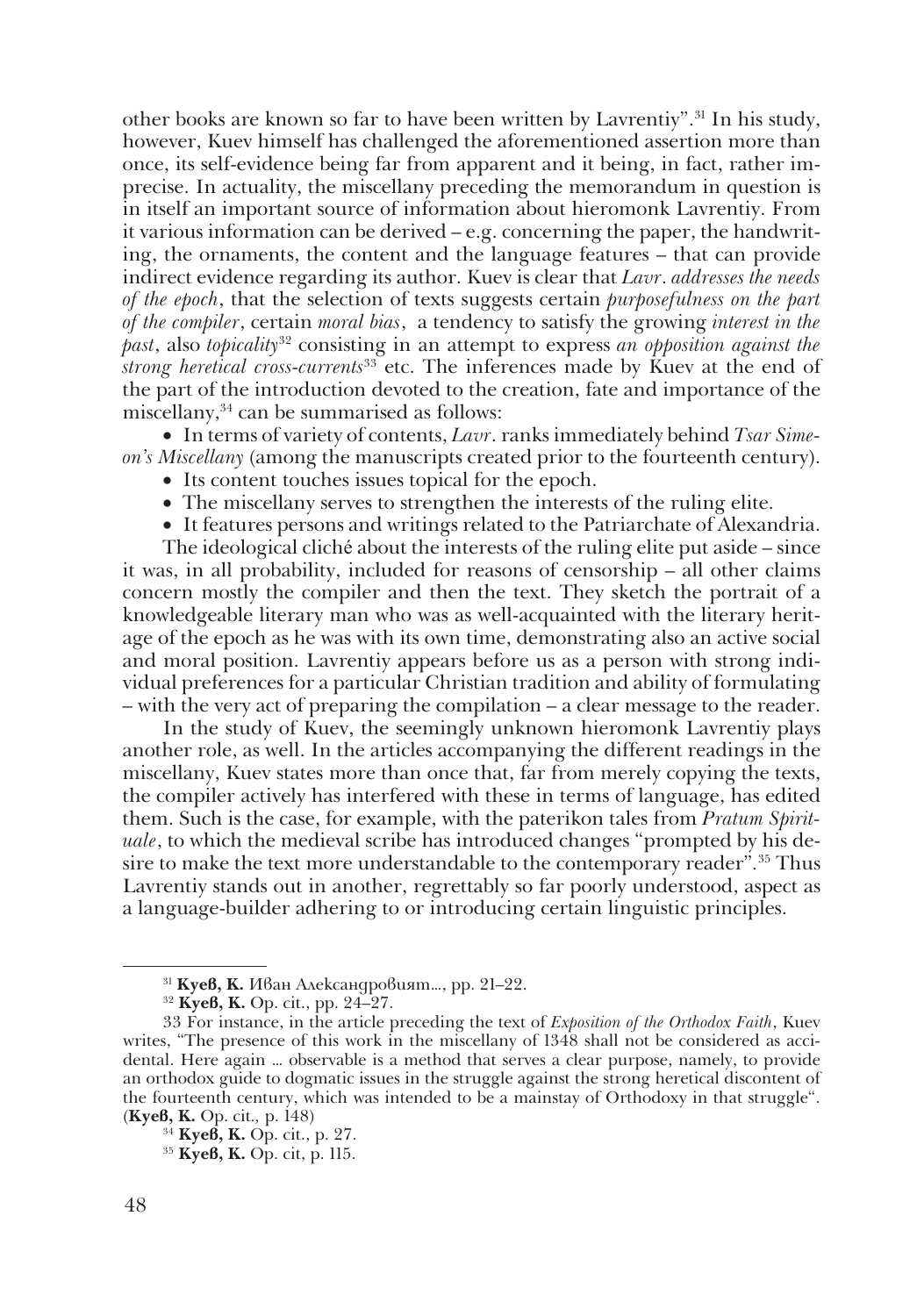If the claim that our only source concerning the personality of Lavrentiy is the marginal note has indirectly been disproven by its very author, the development of the Slavic Studies over the past decades has strongly challenged the idea that the hand of the scribe produced only the miscellany of 1348. In the very year when *Lavr*. was published (1981) Kl. Ivanova<sup>36</sup> identified Lavrentiy as the writer of the initial 190 ff. of *Ladder of Paradise* (*Scala paradisi)* by St. John Climacus, contained in manuscript No 1054 of M. Pogodin's collection in the Russian National Library in St. Petersburg (Pog. 1054). In Ivanova's view, *Lavr.* and Pogodin's *Ladder* were created at the same time, the palaeographic data suggesting that they were probably produced by the same copyist. Ivanova also has admitted that *Pog. 1054* was ordered by a layperson of highest rank, probably by Tsar John Alexander himself. In her review of the inventory of the Slavonic manuscripts kept in the library of the Bulgarian Zographou Monastery on Mount Athos37 (hereafter *Zogr.*), D. Karadzhova confirms the idea of Kl. Ivanova, at the same time identifying Lavrentiy as the copyist of *Zogr. 24*, which contains *Tetraevangelia*. In Karadzhova's view,<sup>38</sup> all three manuscripts have originated from the same centre and have been produced by the hand of the same scribe.

The above-mentioned study of  $\overrightarrow{A}$ . Turilov<sup>39</sup> – which came as a by-product, as the scholar puts it himself, of his work on the preparation of the Union Catalogue of the Slavonic Fourteenth-century Manuscripts kept in the former Soviet Union republics<sup>40</sup> – maintains that, judging from the handwriting, six more manuscripts are likely, with a various degree of likelihood, to have been written by Lavrentiy.

The first is a transcript of the *Tale of Barlaam and Joasaph* kept at present in the State Archive of Moldova in Kishinev (Kishinev, State Archive of Moldova, Noul Neamţ Monastery fund, inventory 2, No 1, 225 ff., dating back to the 50s of the  $14<sup>th</sup>$  century – hereafter Kishinev 2. 1). Turilov argues that the erroneous referring this manuscript to the fifteenth century, coupled with the fact that it has long been considered lost together with the whole collection, kept it away from the attention of the scholars for a long time. According to the Russian researcher, the codex was written ten or twelve years later than *Lavr.*, the *Ladder* and the *Tetraevangelia*. The Kishinev transcript of the *Tale of Barlaam and Joasaph* is, in itself, one of the two earliest copies of the monument,<sup>41</sup> which contains a new version of the Old Bulgarian translation completed by making a comparison with the Greek text.<sup>42</sup>

<sup>&</sup>lt;sup>36</sup> Иванова, Кл. Български, сръбски и молдо-влахийски кирилски ръкописи в сбирката на М. П. Погодин. Sofia, 1981 г., pp. 309–310.

<sup>&</sup>lt;sup>37</sup> Райков, Б. и кол. Каталог на славянските ръкописи в Библиотеката на Зографския манастир в Света гора. Sofia, 1994.

<sup>38</sup> **Караджова, Д.** Археографски приноси за ръкописното книгохранилище на Зографския манастир в Света гора. – In: Археографски прилози, 17, 1995, pp. 225–245. 39 **Турилов, А.** Op. cit*.,* pp. 308–316.

<sup>&</sup>lt;sup>40</sup> Сводный каталог славяно-русских рукописных книг, хранящихся в России, странах СНГ и Балтии. ХІV в. Вып. І. Москва, 2002.

<sup>&</sup>lt;sup>42</sup> A. Turilov uses the term "Greek original" which is not quite appropriate in this case.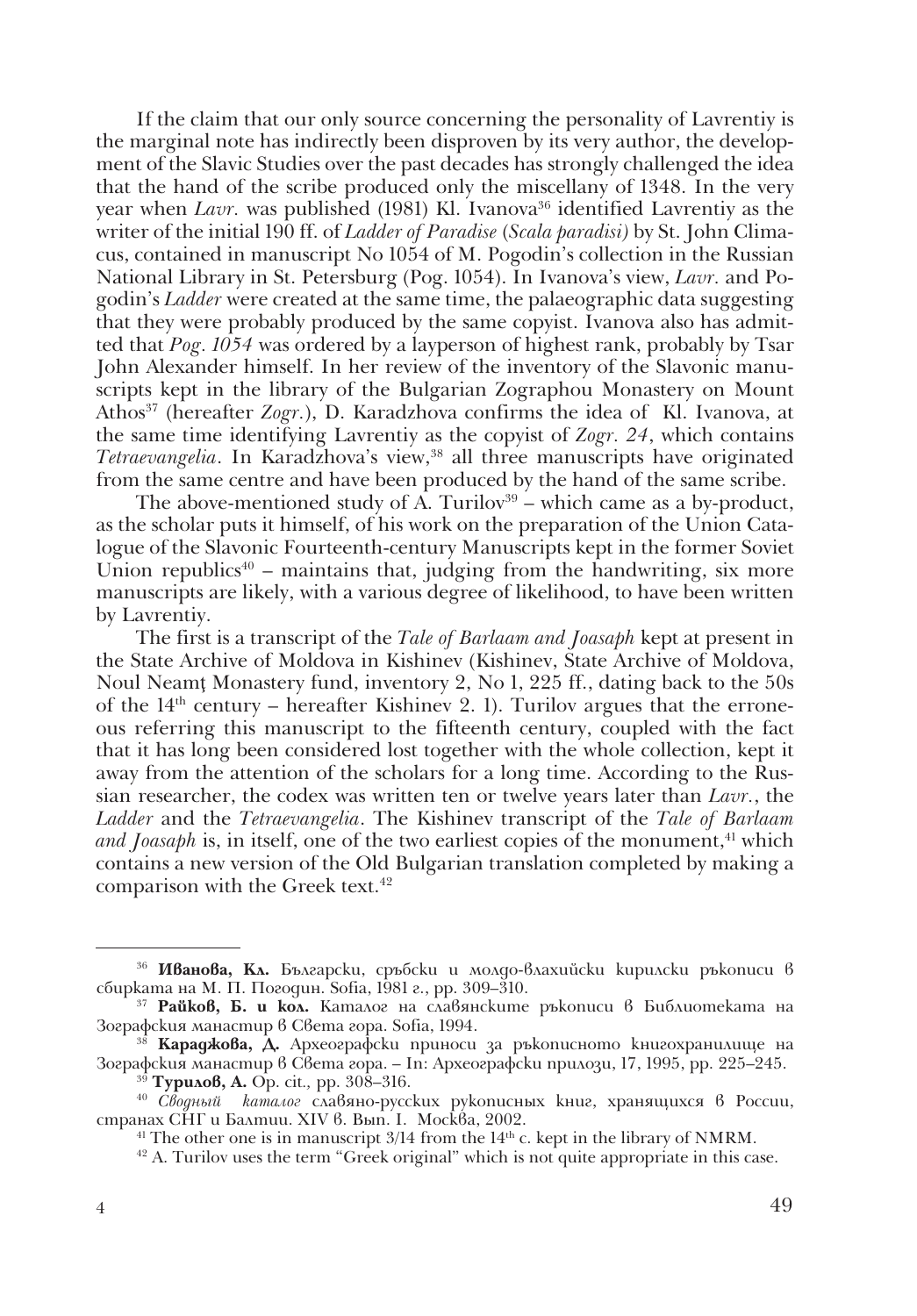The second attribution concerns seven folia which contain part of the *Homily of St. Ephraem the Syrian on the Holy Transfiguration* bound, at the end of the 17th or the beginning of the 18th century, within the sixteenth-century *Menaion-Triodion Panegyric* kept in the library of Zographou Monastery on Mount Athos (*Zogr. 109*, ff. 287–293). Its watermark suggests that this fragment should be dated to the sixth decade of the 14<sup>th</sup> century.

The third manuscript associated by Turilov with Lavrentiy is *Paterikon Compilation* (the so-called *Svoden Paterik*) kept in the same library (*Zogr. 83*) and used by Sv. Nikolova as a basic text for her publication of this medieval work.43 The codex was worked on by several copyists,<sup>44</sup> and Turilov has emphatically identified the first handwriting indicated in the classification of the aforementioned library catalogue with that of Lavrentiy.

According to the Russian researcher, one parchment *Menaion* from the first half, or middle, of the  $14<sup>th</sup>$  century also belongs to the group of the indisputable attributions. A page from this manuscript (f. 51) has been reproduced in A. Dzhurova's manual of codicology,<sup>45</sup> regrettably without any indication concerning its source. Despite the scanty material, the codex to which the page belongs is a unique peace of the literary heritage of hieromonk Lavrentiy and is identified as "one of the most calligraphically exquisite manuscripts of Lavrentiy ... superior, in this respect, even to the *Miscellany of 1348*." 46

With some reservations, to the group of manuscripts in the creation of which Lavrentiy took part Turilov has also attributed the miscellany *Margaritae* (*The Pearls*) – now kept in the Russian National Library – which contains sermons of John Chrysostom (*RNB F.1.197*), and is one of the oldest transcripts of the Old Bulgarian translation of the work. The manuscript was written on bombicina and for a long time was dated to the early 15<sup>th</sup> century. In 1899, N. P. Lihachev dated the codex ca. 1370 on the basis of the watermarks,  $47$  however this fact went unnoticed by the researchers till 1977, when Kl. Ivanova confirmed the correct dating.48 The attribution in this case is based on the similarity of one of the four handwritings with which the codex was written to the above described first handwriting from the *Svoden Paterik* to which it shows a really close resemblance. This handwriting is characteristic of more than a third of the manuscript.

The last monument mentioned by Turilov is a *Ladder* on paper dating back to the second quarter of the fourteenth century (*RNB F.I.472*). In the case of the

<sup>43</sup> **Николова, Св.** Патеричните разкази в българската средновековна литература. 1980, pp. 147–397.

<sup>44</sup> Eight, according to Sv. Nikolova (**Николова, Св.** Op. cit, p. 385) and four, according to the authors of the catalogue of the Library of Zographou Monastery (**Райков, Б. и кол**. Op. cit., pp. 65–66).

<sup>45</sup> **Джурова, А.** Въведение в славянската кодикология. 1997.

<sup>46</sup> **Турилов, А.** Op. cit, p. 314.

<sup>47</sup> **Лихачев, Н. П.** Палеографическое значение бумажных водяных знаков. Ч. 1–3. St. Petersburg, 1899. Ч. 1., ХСV–ХСІХ , pp. 19–198.

<sup>48</sup> **Иванова, Кл.** Об уточнении времени написания некоторых славянских рукописей ХІV–ХV вв. – In: Археографический ежегодник за 1976 (1977), pp. 148–152.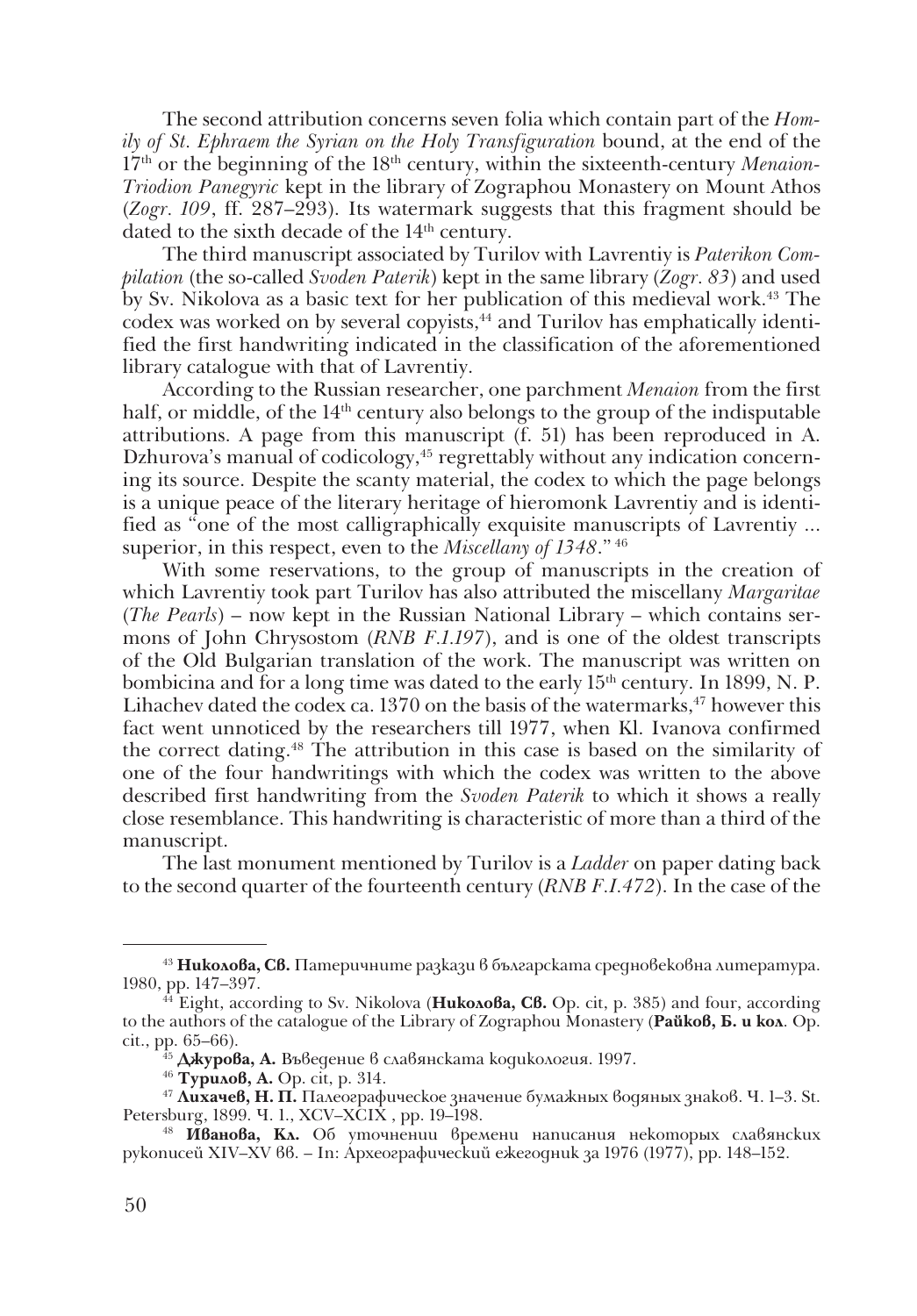*Ladder*, the hypothesis of Lavrentiy's authorship has been rejected despite the close similarity of the handwriting and the layout of the work. The conclusion is based on the observation that only the initial six lines – which used to serve as a model for the scribes who worked on the entire codex – show a markedly close similarity to the handwriting of Lavrentiy. Judging from the watermarks, however, the manuscript dates back to 1331-1334, when it was too early, according to the Russian scholar, for Lavrentiy to have been regarded as such an authority by the younger copyists.

Summarising his observations and discoveries, Turilov adds some final touches to the portrait of Lavrentiy:

• Lavrentiy demonstrates a high calligraphic mastery; $49$ 

• He is experienced in copying books intended for reading (among the extant works there is only one *Gospel* and one *Menaion*);

• As he is a typical representative of Tărnovo scriptorium, the repertoire of the texts copied by him attests to the overall change in the thematic orientation of this literary centre;

• The existence of three manuscripts written by Lavrentiy in the Zographou Monastery library attests to the close relation between that Bulgarian cloister and the capital of the Second Bulgarian Kingdom.50

On the other hand, unreserved acceptance of the term 'Tărnovo royal scriptorium' is the starting point of the commentary of N. Gagova on *Lavr*. in the chapter of her monograph *Rulers and Books*51 dedicated to this literary monument. She starts form the assumption that the production of books at the time of John Alexander was not concentrated at a single literary centre that could be defined as belonging to the royal institution, correctly noticing that the manuscripts directly connected with the name of the ruler are considerably different in appearance, contents and purpose, and, most probably, were not prepared in the same centre.52 Judging from the ornamentation and watermarks, Gagova suggests the existence, around *Lavr*., of a group of related manuscripts (*Lavr*., *Pog*. *1054*, *Zogr*. *24*, *Barsov 115, Hludov 237* and *Zogr*. *83*). The analysis of the marginal notes and other data from the rest of the manuscripts attributed to hieromonk Lavrentiy has led the author to formulate a hypothesis concerning the place of origin of the group of manuscripts formed around *Lavr*. and their

<sup>49</sup> Most probably, the headpieces in *Lavr*., *Pog*. *1054* and *Zogr*. *24*, were drawn by Lavrentiy himself.<br> $^{50}$  Typu $\alpha$ oß, A. Op. cit., c. 317.

<sup>&</sup>lt;sup>51</sup> Лаврентиевият сборник на цар Йоан Александър и проблемът за съществуването на български царски скрипторий през ХІV в. – In: **Гагова, Н.** Владетели и книги. Участието на южнославянския владетел в производството и употребата на книги през Средновековието (ІХ–ХV в.): Рецепцията на византийския модел. Sofia, 2010, pp. 78–93. The book is available online at: https://bas. academia.edu/NGagova. Viewed Sept.

<sup>&</sup>lt;sup>52</sup> Gagova also emphasizes the clear division of these manuscripts into two groups: on the one hand, there are the luxury parchment manuscripts, such as *The London Tetraevangelia* and the Vatican transcript of *Synopsis of Constantine Manasses*, and on the other hand – humble paper copies, such as Pop Filip's and Lavrentiy's miscellanies. See: **Гагова, Н.** Op. cit*.,* p. 78.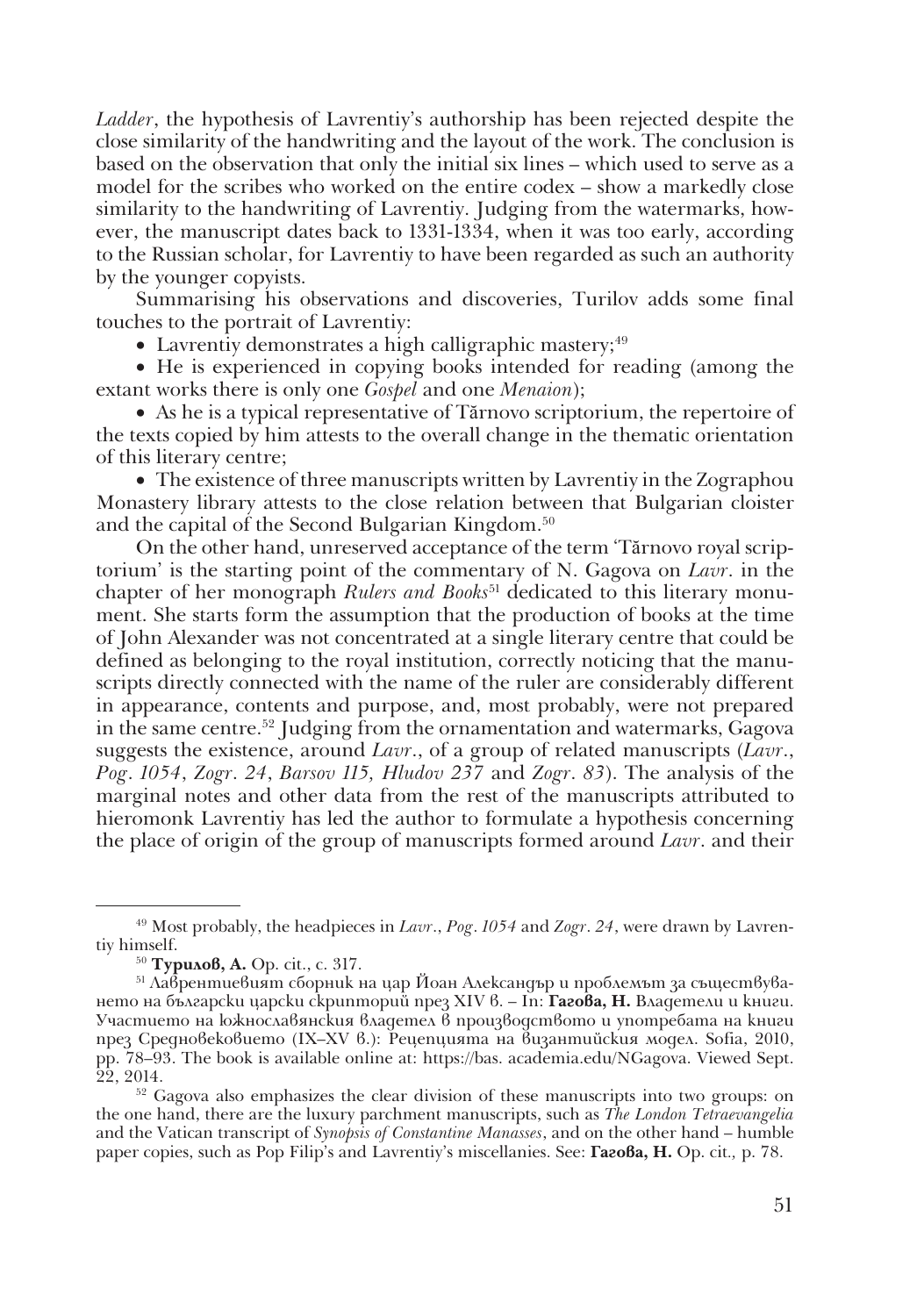connection to the problem of the royal scriptorium. In general, the scholar suggested three possible places of origin of *Lavr*., namely Mount Athos, Tărnovo and Paroria.

Gagova draws special attention to one fragment from the marginal note in *Lavr*., which reads that the book has been intended not only for the monarch,  $b$ ut also и въсъкомоу хрістіаниноу въ ползж. иже съ върож и любовиж прочитажщомоу. This statement, coupled with the fact that the manuscript is on paper, substantiates the hypothesis suggested by the researcher that the book was not intended for personal use of John Alexander, but for a public library possibly existing at the time with the financial support of the tsar. On the other hand, the marginal note in *Barsov 115* – again dated to 1348 – written by its copyist, Father Theotokiy Psilitsa, which says that the manuscript was prepared at the request of the Tărnovo Patriarch, Simeon, can also be interpreted as an argument in favour of a Tărnovo origin. At the same time, the second marginal note from *Barsov 115*, according to which the book was sent as a gift to Zographou monastery by Patriarch Simeon's successor, Theodosiy, provides an additional argument in the reasoning of Gagova on the possible location of the monastery where Lavrentiy worked, since it is unlikely for manuscripts that had been produced there to have been sent to Zographou. The last marginal note which drew Gagova's attention is the popular – among the Slavists – text of Fudul on f. 203v from *Hludov 237*: "Fudul wrote these two chapters, translating them from Greek into Bulgarian, when we, all brethren, were in Paroria.<sup>"53</sup> The researcher is unwilling to accept unreservedly the usual interpretation of the statement as evidence for Parorian origin of *Hludov 237*, and interprets the phrase "when we, all brethren, were in Paroria" as an indication that the 'brethren', or at least some of them, did not reside in Paroria permanently but periodically travelled to the inner lands of the kingdom because of the Turkish raids. Thus the possibility for *Hludov 237* to have been brought to Paroria from Tărnovo during some of the returns of the monks is yet another indirect argument in favour of Tărnovo origin of *Lavr*. In conclusion, without making an explicit statement, Gagova points out that *Lavr*. was probably written in a monastic centre connected with Zographou and Parorian monasteries, where orders of the tsar and the patriarch were fulfilled. This centre could well have been Paroria, but it could also have been located in the vicinity of Tărnovo – that is, in Tărnovo Holy Mount – e.g. in St. Mary Hodegetria Monastery or the place 'Uste',54 insomuch as the two cloisters were inhabited by prominent Parorian Hesychasts.55 Thus Gagova recaps that at least part of the

<sup>&</sup>lt;sup>53</sup> **Гагова, Н.** Op. cit., p. 88.<br><sup>54</sup> The place (or area) 'Uste' was also located on Tărnovo Holy Mount. This is where St. Romil was active. There prepared were *NMRM 3/11* (*Lаdder* of 1364) and *Zogr*. *138* dating back

<sup>&</sup>lt;sup>55</sup> This information has been derived from the lives of St. Theodosij Tărnovski and St. Romil Vidinski. See: Пространно житие на Теодосий Търновски от патриарх Калист. – In: *Стара българска литература*. Т. 4. Житиеписни творби. Съст. и ред. Кл. Иванова. Sofia, 1986, pp. 443–468, 648–656; Пространно житие на Ромил Видински от Григорий Доброписец. Ibid., pp. 468-491, 656–661.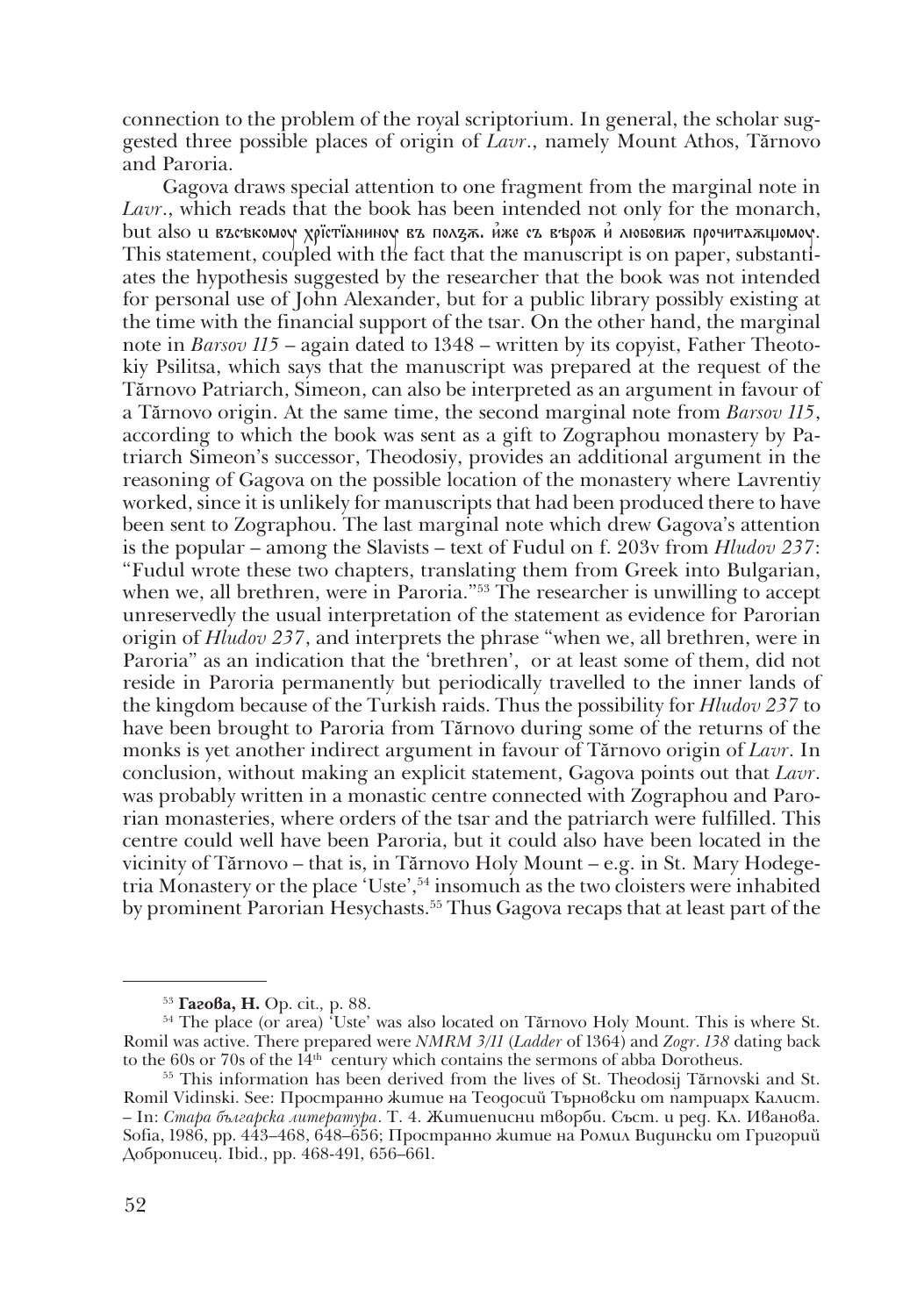royal and patriarchal orders for books were not fulfilled in a royal scriptorium in the palace but in monasteries related to Tărnovo: either in the ktitor monastery of the Bulgarian tsar in Paroria, or in the cloisters near the capital city.

The aforesaid adds further details to the life of the hieromonk Lavrentiy, presenting him as a writer working in a Hesychast environment associated with both the royal and patriarchal institutions. Actually, it is highly probable that he used to be part of a community of scribes supported financially by the highest representatives of the secular and spiritual powers engaged, as early as the 40s of the  $14<sup>th</sup>$  century, in proliferating new translations and editions, maintaining, at the same time, a library with royal books "available to the public".56

The studies discussed above show that, however scarce, the direct and indirect data concerning the personality of Lavrentiy have been increasing in number. Put together, they allow for some new conclusions and observations to be made. First, they shed light on the question of when the scholar lived. As a main source of information in that direction can be used the dating of his manuscripts presented in the table below:

### **Manuscripts of Hieromonk Lavrentiy**

1. Indisputable attributions:

| RNB F. I. 376 | Lavrentiy's<br>Miscellany                                                | 1348                  | 214 ff.                                              | paper<br>(for Tsar<br>John Alex-<br>ander)  |
|---------------|--------------------------------------------------------------------------|-----------------------|------------------------------------------------------|---------------------------------------------|
| RNB Pog. 1054 | Ladder                                                                   | Late $40s$ of 14th c. | Late $40s$ of<br>14th $c$ .                          | paper<br>(for Tsar)<br>John Alex-<br>ander) |
| Zogr. 24      | Tetraevangelia                                                           | Late $40s$ of 14th c. | The whole<br>$\text{codex}\,(?)$                     | paper                                       |
| Kishinev 2.1  | Tale of Barlaam and<br>Joasaph                                           | Late $50s$ of 14th c. | $225$ ff.                                            | paper                                       |
| Zogr. 109     | Homily of St.<br>Ephraem the Syrian<br>On the Holly Trans-<br>figuration | 60s of 14th c.        | 7 ff. (bound<br>within a<br>16-century<br>Panegyric) | paper                                       |
| Zogr. 83      | Paterikon compilation<br>(Svoden paterik)                                | Middle of 14th c.     | Unspecified<br>part of the<br>manuscript             | paper                                       |

<sup>56</sup> **Гагова, Н.** Op. cit*.,* p. 91.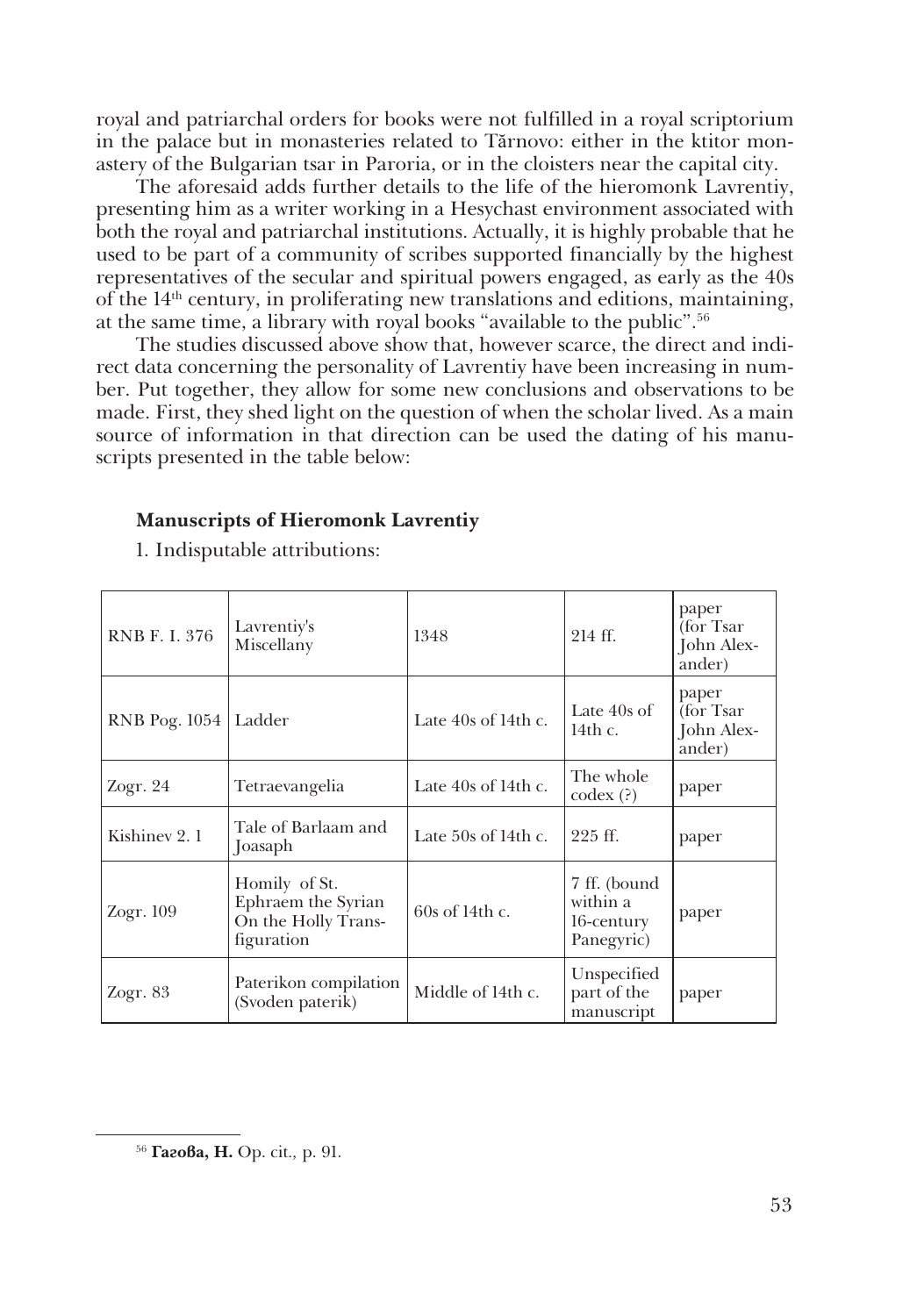#### 2. Hypothetical attributions:

| unknown            | Menaion    | First half or<br>the middle of<br>14th c. | Unspecified<br>part of the<br>manuscript | parchment |
|--------------------|------------|-------------------------------------------|------------------------------------------|-----------|
| <b>RNB F.I.197</b> | Margaritae | Ca. 1370                                  | Around 2/3 of<br>the codex               | bombicina |

This systematization makes it clear that the literary activity of the cleric falls around the middle of the fourteenth century. If we take the only categorically dated manuscript, namely *Lavr*., as a reference point, we appreciate that this book could have been preceded only by the parchment *Menaion*, identified by A. Turilov according to the manual of codicology of A. Dzhurova. If we assumed that the codex – distinguished by exquisite calligraphic skill – was produced by the hand of Lavrentiy, this would imply that: a) prior to the creation of the miscellany, or simultaneously, Lavrentiy worked on liturgical books (and not just on books for reading, what is the prevailing opinion at present); b) his literary heritage could well include expensive codices ordered by the higher Bulgarian clergy.<sup>57</sup>

*Pog. 1054*, *Zogr. 24*, *Kishinev 2.* 1 and *Zogr. 83* could be identified as simultaneous, or somewhat later, than *Lavr*. This group includes three codices with texts for non-liturgical (and individual) reading, and one *Tetraevagelia* – a fact which, coupled with the presence of a *Menaion* in the theoretically formed earlier group, could be taken as an evidence for the existence of another, albeit a less manifest tendency, in the literary activities of the hieromonk associated with the proliferation of liturgical books.

Finally, the manuscripts *Zogr. 109* and *RNB F.I.197* mark a later stage in the professional biography of Lavrentiy, falling in the 60s and early 70s of the 14 century.

To the above information added should be the fact that in 1348 Lavrentiy was already a hieromonk, that is, he had spent part of his life as a cleric and had reached this position in the hierarchy. That same year he was already an experienced writer fulfilling an order directly related to the tsar, the kind of work he would hardly have been assigned in his youth. His maturity, experience and education are also attested by the quality of the miscellany of 1348. This evidence allows for the following hypothetical reconstruction:

• In 1348, Lavrentiy was around thirty years of age, which means that he was probably born in the mid, or late,  $20s$  of the  $14<sup>th</sup>$  century;

• His active literary activity covered the period from the mid-40s to the early 70s of the 14<sup>th</sup> century, when he most probably died;

• Everything considered, the life-span of Lavrentiy probably extended from the mid-20s to the early 70s of the  $14<sup>th</sup>$  century.

<sup>&</sup>lt;sup>57</sup> This hypothesis has been suggested by the material and the way of graphic realization of the manuscript, as well as by its function.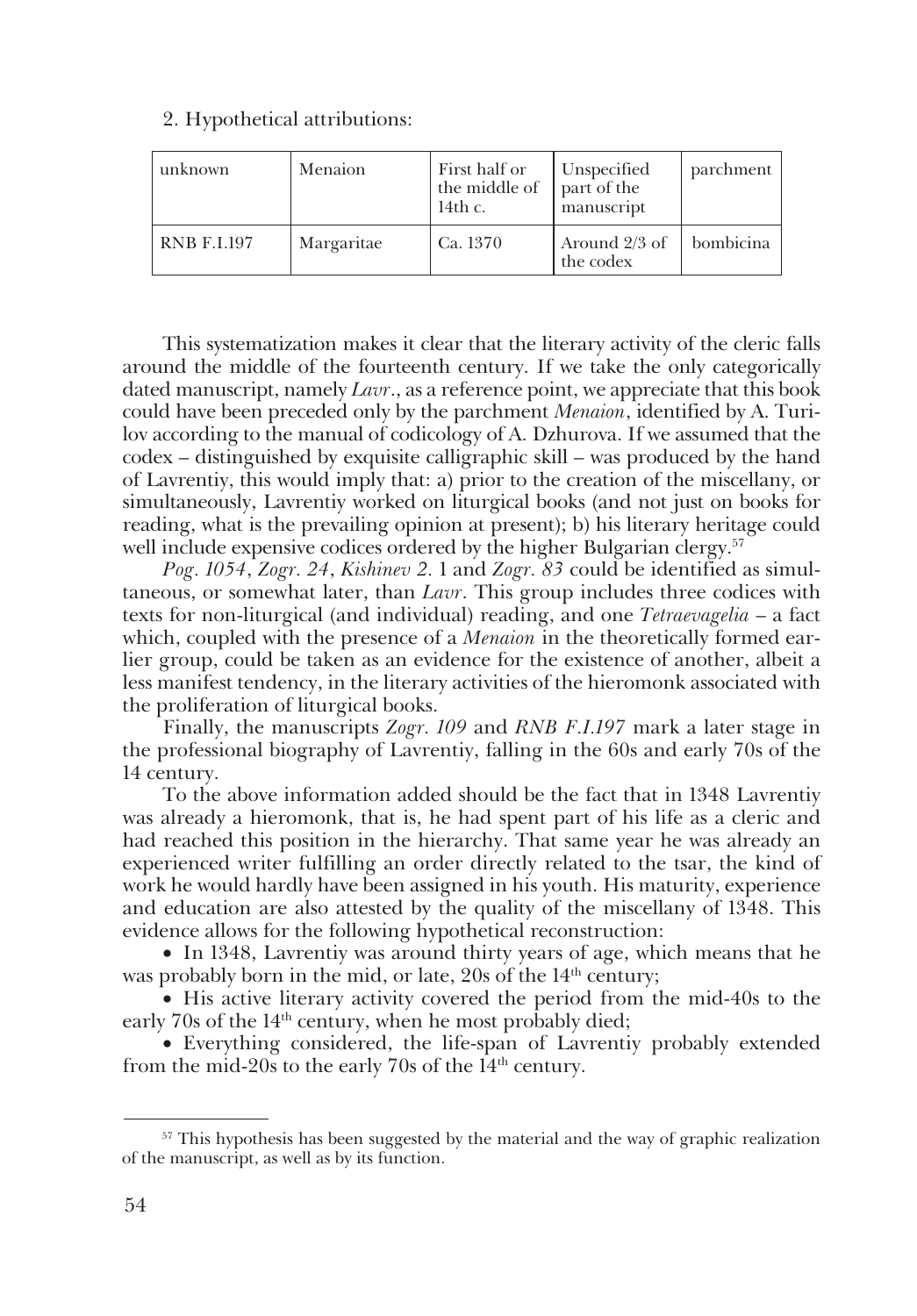Provided the above conjecture is veritable, the scribe was a contemporary, and almost a coeval, of the monarch John Alexander. With a view to the fact that researchers have almost unanimously determined that the average life expectancy in the period was between  $30$  and  $35$  years,<sup>58</sup> it is safe to assume that Lavrentiy belonged to the upper social class (possibly the circles around the royal court in Tărnovo?) since the quality of life is among the basic factors determining its duration.

Secondly, the name of the cleric can also be used as a possible source of information. Today, we have at our disposal the well-established fact that, while he was working on the miscellany, Lavrentiy was a hieromonk, a position in the clerical hierarchy for which to occupy the Athonite tradition required a person of minimum 25 years of age. Therefore, by 1348 he had already gone through the stages of monk and deacon, and also had probably accepted the so called 'Great Angelic Schema', which was often associated with the adoption of a new name. In this case, it is irrelevant whether the choice of the name 'Lavrentiy' was made by the monk who received the Schema or by his spiritual mentor. There is, however, the curious detail of his adopting this particular name, which tempts us to hypothesize that the choice of the patron saint who was to play the role of a protector of the monk was for a good reason. In this regard, St. Archdeacon and Martyr, Lavrentiy, was particularly appropriate.<sup>59</sup> Legend has it that this Roman priest was martyred on 10 August, 258, during the persecution of Christians by Emperor Valerian (253-260). Because of his position as a guardian of the treasury and the books of the Roman Church, he, rather early, came to be considered also a patron saint of the librarians. This is evidenced by the fact that, even on his early images, besides the metal grill – on which he was roasted alive – he is depicted with a book. Although the cult of St. Lavrentiy was prevalent in the West – in Rome there were 34 temples bearing his name – it also spread in the East. According to the testimony of Anastasius the Librarian (Anastasius Bibliothecarius), Emperor Constantine the Great built a temple on the site of his martyrdom, which was the third one within the walls of Rome after those dedicated to St. Peter and St. Paul, and under Emperor Theodosius II, part of the saint's relics were transferred into a temple in Constantinople especially built in his honour.

This said, it could be assumed that hieromonk Lavrentiy was a contemporary of Tsar John Alexander, close to the royal court in Tărnovo and fully and consciously dedicated to literary activity, perhaps also attending the 'public library' kept in the vicinity of the capital city the existence of which has been suggested by Gagova.

<sup>58</sup> See e.g.: **Laiou, A. E.** *The Economic history of Byzantium*. Vol. I. Harvard University press, 2002, pp. 51–52. 59 See: *The Golden Legend* or *Lives of the Saints*. Compiled by Jacobus de Voragine, 1275.

Englished by William Caxton. Vol. 4, 1483, pp. 98–107. Online edition of Fordham University: http://www.fordham.edu/ halsall/basis/goldenlegend/GoldenLegend-Volume4.asp. Viewed Sept. 22, 2014; St. Lawrence. – In: *The Catholic encyclopedia*. Online edition: http://www.newadvent.org/cathen/09089a.htm. Viewed Sept. 22, 2014.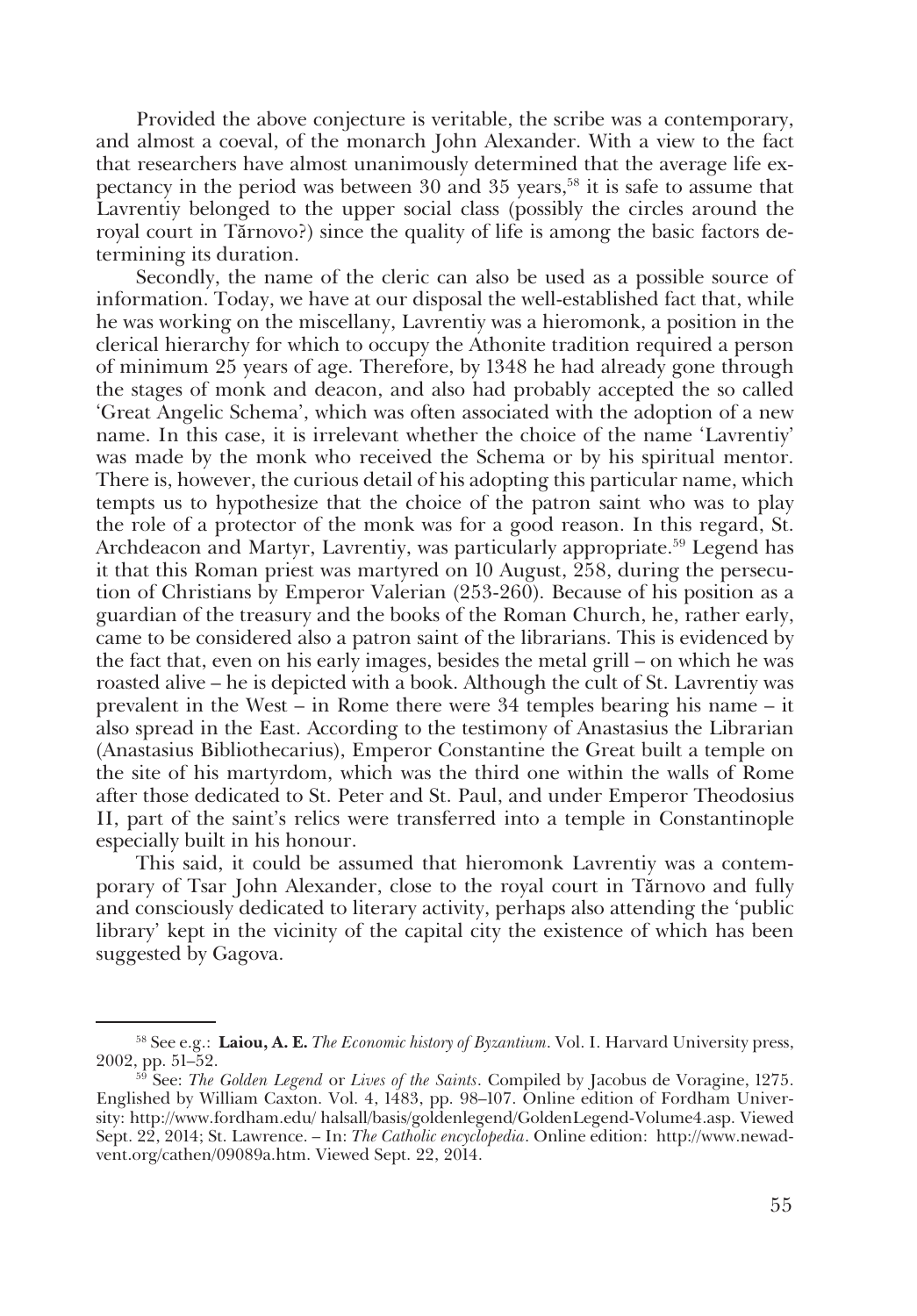The miscellany of 1348 and the marginal note, in particular, suggest a marked closeness between the capital and the monarch, on the one hand, and Lavrentiy, on the other. The main observations and hypotheses concerning the addressee of *Lavr*. are as follows:

• The book was intended for home reading of Tsar John Alexander and his family (K. Kuev,<sup>60</sup> argument: the marginal note to *Lavr*.).

• The book was not intended for the royal family  $(Y$ . Trifonov,  $61$  argument: it was written on rough paper).

• The miscellany may have been intended for a monastery 'public library' kept in a cloister in the vicinity of Tărnovo (Gagova, $62$  arguments: a) the statement въсъкомо хрітіанино въ ползж. иже съ върожий любовиж прочитажщомо in the marginal note; b) the fact that it was written on paper).

However, I find another hypothesis more plausible: the manuscript was intended for some members of the royal family, namely, the heirs of John Alexander. To begin with, this thesis takes into account the material used for the preparation of the book, and prevents the tsar himself from being a direct addressee of the book. It is also supported by the detail in the marginal note used by Gagova, yet read together with the preceding phrase so as to form a complete semantic whole: въ животъ и въ зравне и въ оутвръждение цртвоу еговоу и дътемъ е́го. И въсъкомоу хрїстіаниноу въ пол $\rm\vec{z}_X$  • иже съ въро́ $\rm\vec{x}$  и любови $\rm\vec{x}$  прочита $\rm\vec{x}$ щомоу. The explicit mention made of the children of the tsar here could be interpreted as an indication of the purpose of the book: it is likely that it initially served as a kind of textbook, $63$  as a 'reader' intended for education of young nobles. This could partly explain the diversity and the specific 'encyclopaedic' tenor of its content, and would add a nuance to the social portrait of the compiler as a person entrusted with the education of the royal heirs. Such interpretation also relies on the fact that the parts of the manuscript which bear greatest emphasis semantically, namely, its beginning and its ending, put the codex in a sui generis frame by using the name *John* (Ioan): the book starts with the *Life of St. John the Merciful* and ends with a dedication to Tsar John Alexander and his children. This fact, coupled with the frequent use of the name 'John' in the family of the ruler, as well as the presence of pictures of the royal family in the extant manuscripts, make us assume that *Lavr*. was intended for the royal descendants bearing the same name: *John* Sratsimir (1356-1396), *John* Asen († 1349?) and *John* Shishman (1371-1395).

To the above described sources shedding light on the personality of hieromonk Lavrentiy added should be a significant sphere of scholarly interest which

<sup>60</sup> **Куев, К.** Op. cit*.,* p. 19.

<sup>61</sup> **Трифонов, Ю.** Op. cit*.,* pp. 1–2. 62 **Гагова, Н.** Op. cit*.,* p. 87. 63 See: **Зашев, Е.** Размисли за търновския книжовник Лаврентий от ХІV в. – In: Старобългарска литература, 39–40. Sofia, 2008, pp. 184–197. Of the same opinion are the authors of the inventory *Славянские рукописи болгарского происхождения в Российской национальной библиотеке – Санкт-Петербург.* According to them "The book is a collection academic in content and, in all probability, was designed to educate the royal family of John Alexander." See: **Христова, Б. и кол**. Op. cit*,* p. 69.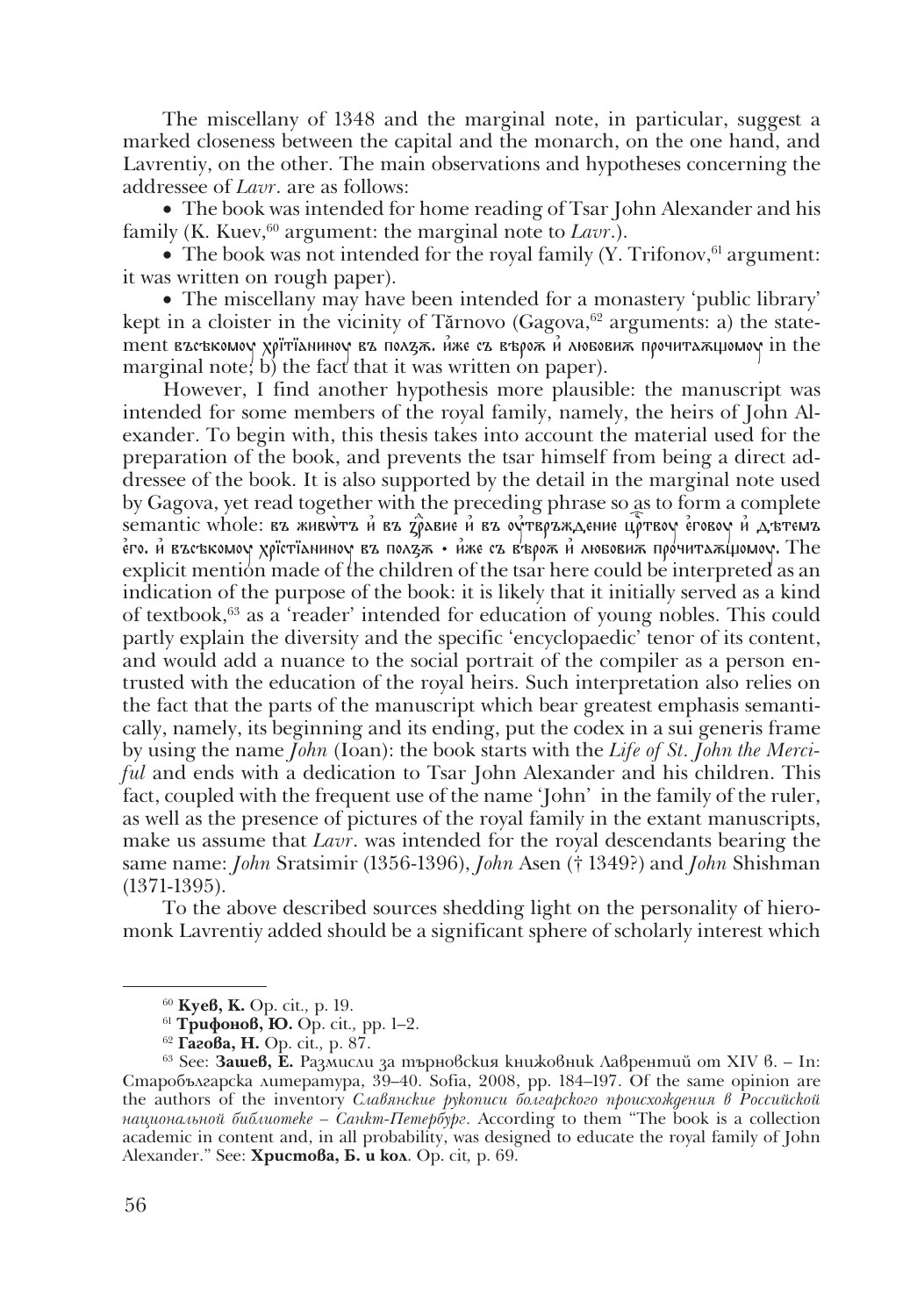has not been studied yet, namely, the textological and linguistic analysis of his literary heritage. In this respect, I can share here, in brief, my observations on a small part of *Lavr*., namely, the *Paterikon* section containing thirteen stories from *Pratum Spirituale*. 64 The comparative analysis of the Slavic and Greek sources selected for the purpose showed that the interventions of Lavrentiy are numerous and are, for the most part, generally motivated by a desire to improve the protograph. It could be argued, with a great degree of probability, that in his work he used also a Greek copy of the work of John Moschus. The following features can be listed among the individual characteristics of the editorial style of Lavrentiy:

1. *A tendency to shorten the source text*. Lavrentiy's translation frequently omits certain passages as obscure – especially when the vagueness is caused by linguistic asymmetry in the mood and the syntactic relations; he also has not translated some minor details the lack of which does not seriously affect the general meaning of the relevant sentence or the plot of the story. The overall impression is that the author has tried to transform the text into a moral case – simple and clear to the reader, and so he has readily done away with the petty details and everyday-life particulars the original is saturated with.

2. *Stylistically motivated editorial decisions*. Though limited in number, there are examples of these in most of the stories. More often than not, the changes have resulted in creating anaphoric expressions or etymological figures. It should be noted that no such tendency is noticeable in the previous versions of the texts. The earlier scribes attempted to achieve only simplicity (and clarity) of expression, while Lavrentiy seems to have been tempted to use rhetorical devices.

3. *Archaization*. In most cases, it consists in the use of the dative absolute construction in clauses where neither the Greek sources, nor the protograph, show the use of this construction. There are also examples of replacement of descriptive future tense forms by perfect forms in the present tense; also prepositional expressions have been replaced by case constructions without prepositions, and 'da'-constructions by infinitives. However, it should be noted that this tendency is not absolutely consistent, the text containing a number of forms suggesting shakiness of certain grammatical concepts related to the case relations, especially with respect to the verbs of motion.

4. *Syntax simplification and clarification*. This process had started well before the activity of Lavrentiy as a result of two major factors: the colloquial features and the syntax errors in the Greek original, on the one hand, and the literal translation, on the other hand. The syntactic simplification and the discussed tendency of shortening the source text are correlated, to a great extent. However, the simplification has other aspects as well, such as a consistent preferential use of the coordinating conjunction 'и', rethinking and restructuring the overly complicated sentences and a segmentation of the larger syntactic groups.

<sup>64</sup> **Зашев, Е.** Патеричния дял в Лаврентиевия сборник. История и особености на текста. Sofia, 2012, 496 p.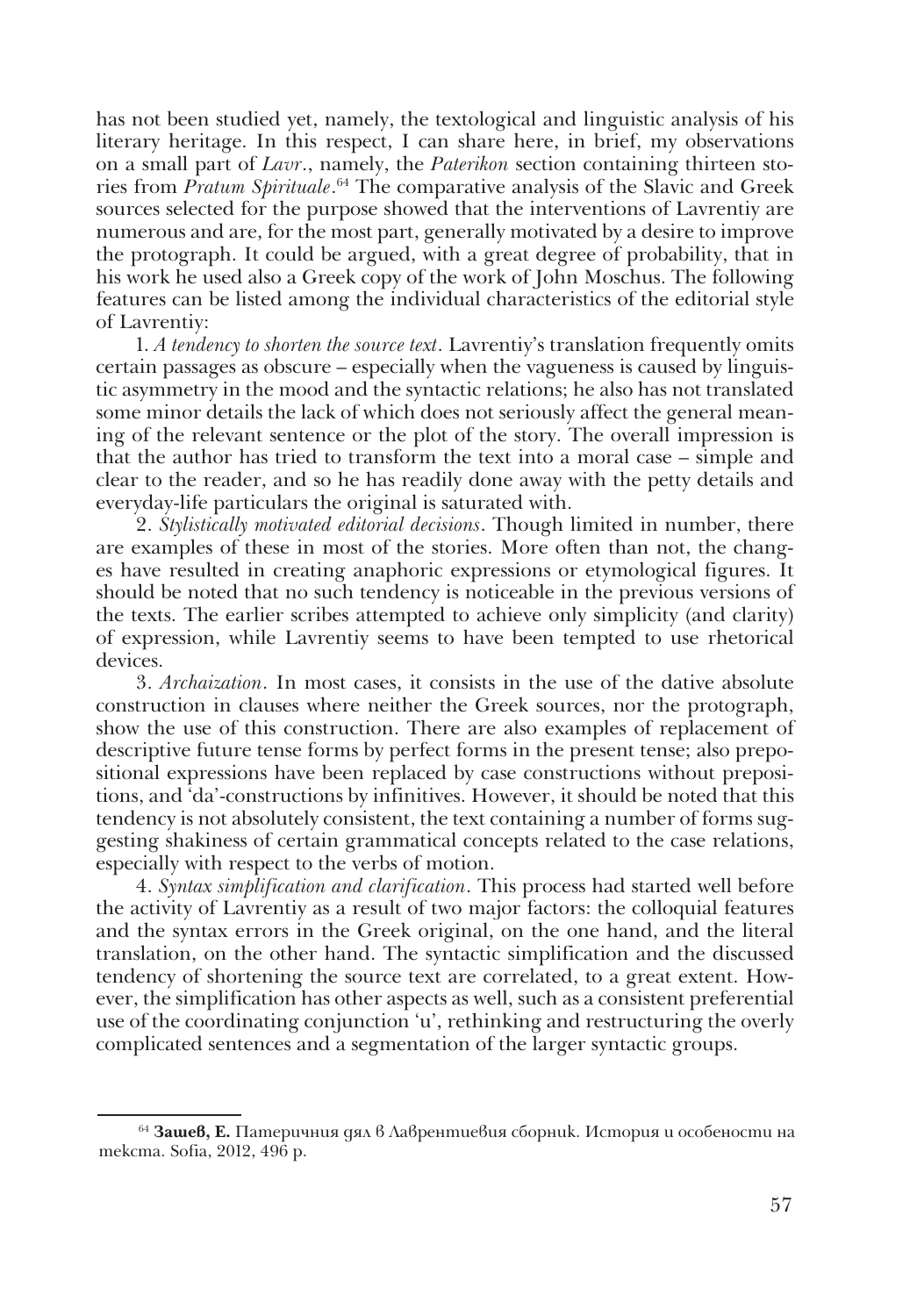5. *Redaction of the conjunctions*. In direct relation to Lavrentiy's pursuit of a clear syntactic structure of the text are the changes in certain components of the conjunction system. Most characteristic is the replacement of post-positioned conjunction devices with же (же, же  $\alpha$ ко, како же $\alpha$  во etc.) and u, as well as the addition of mo at the beginning of a main clause within a conditional sentence (аше...то) and of тогда in complex-compound sentences with subordinate clauses of time  $(\epsilon_{\mathsf{F,A}}$ а ... тогда).

6. *Lexical replacement.* This type of changes has supposedly been caused by the influence of the colloquial and literary usus characteristic of Lavrentiy's work. The language practice of the epoch, for instance, accounts for the presence in the text of the hapax бил°къ meaning 'military flag', 'military unit' which is of Turkic origin. The consistent replacement of  $A \in \mathcal{A}$  with  $\alpha A \in \mathcal{A}$  and also be imputed to Lavrentiy's usus. Lexical replacements occur in both passages edited in the chronologically intermediary versions and in such that have remained unchanged in these, thus reflecting the initial state of the translation. The analysis of these confirms the overall impression that Lavrentiy has sought to achieve a more succinct expression and one that is clearer to the reader. No matter whether he has complied with a colloquial norm or the literary one, the lexical replacements attest to his attempt at bringing the text home to his readers, making it more understandable.

To the features characteristic of the editorial style of Lavrentiy should also be added the specific nominative case forms of the Greek male names whose stems end in a vowel. These end in е (e.g. нико'лае, а…вра'м·е) not only in the *Paterikon* part of the collection, but also in the *Life of St. John the Merciful* preceding it.

\* \* \*

In conclusion, the following brief summary could be made:

In all probability, hieromonk Lavrentiy was a contemporary of Tsar John Alexander and lived from the mid-second decade to the early 70s of the  $14<sup>th</sup>$ century. The manuscripts known today which show his handwriting suggest that the pick of his creative activity falls around the middle of the fourteenth century. Lavrentiy was a trained calligrapher working on copying and writing books for non-liturgical (individual) reading and liturgical books alike. It is highly probable that the literary man belonged to the upper social class and maintained connections with both the royal court in Tărnovo and the patriarchal institution. Lavrentiy was a member of a Hesychast community of scribes financially supported by representatives of the highest secular and spiritual powers, engaged, as early as the 40s of the  $14<sup>th</sup>$  century, in producing and circulating new translations and editions, maintaining at the same time a library with 'publicly available' royal books. Lavrentiy himself was probably involved in the upbringing and education of the royal heirs and, in connection with this task, he compiled the miscellany of 1348 which may initially have served as a kind of textbook, a sui generis 'reader' for the noble youths. Far from being just a copyist, the scribe Lavrentiy was an exceptionally well-trained philologist with an admirable command of Greek.

This is the whole currently available information concerning Lavrentiy gained from the limited sources we have at our disposal. New attributions are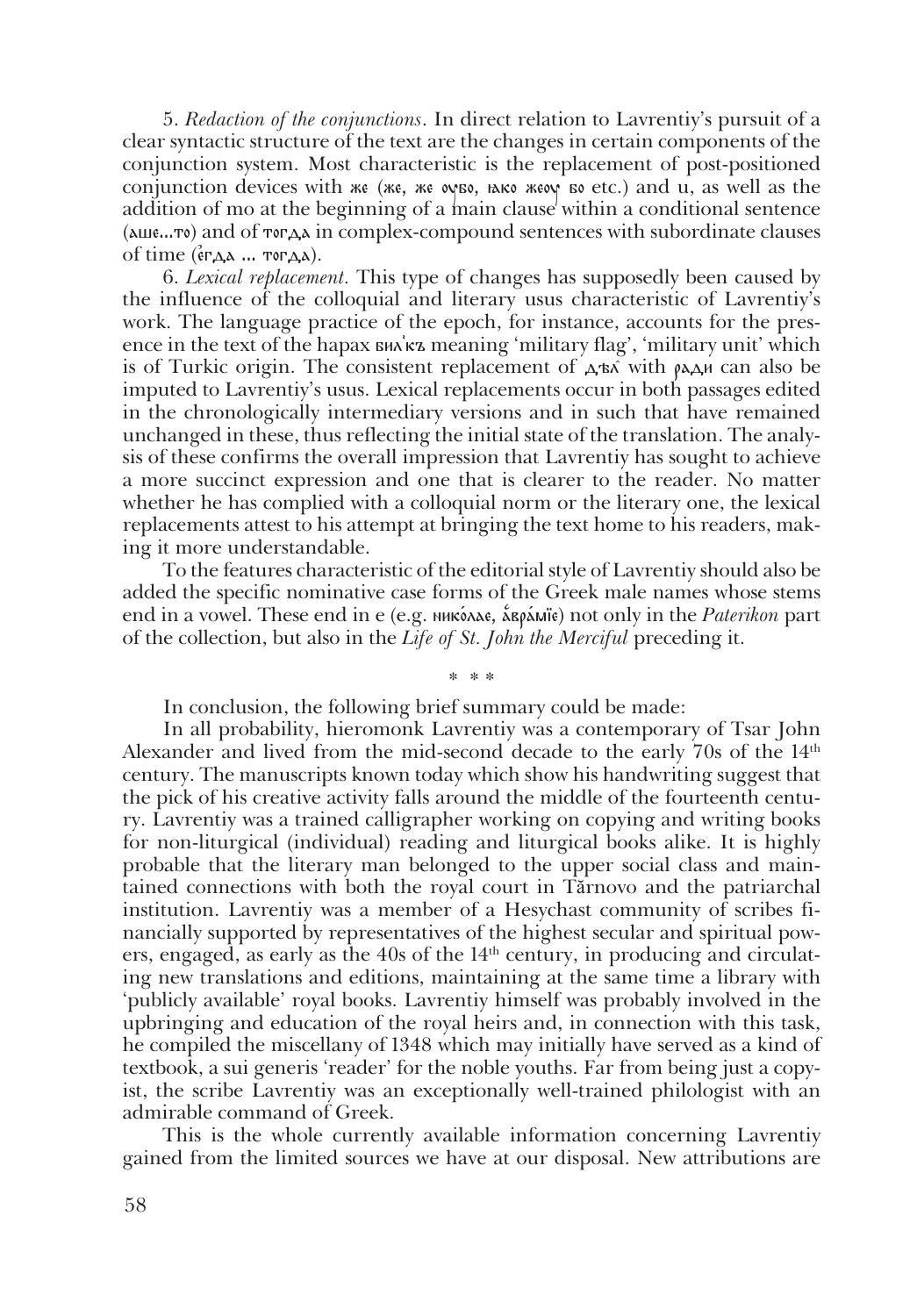certainly possible, but even the scanty material we have at present is a serious challenge to the Slavic philologists who are still to establish the place and role of this remarkable cultural figure in the development of the Bulgarian language and in the Bulgarian medieval literary heritage.

#### **BIBLIOGRAPHY**

**Белокуров, С.** *Арсений Суханов*. Т. І–ІІ. Москва, 1891–1894.

- **Вилинский, С. Г.** Сказание Черноризца Храбра о писменех. В: *Летопись Историкофилологического общества при Императорском Новороссийском университете*. Т. ІХ. Одеса, 1901.
- **Гагова, Н.** *Владетели и книги. Участието на южнославянския владетел в производството и употребата на книги през Средновековието (ІХ–ХV в.): Рецепцията на византийския модел*. София, 2010. (https://bas. academia.edu/NGagova.[Достъп на: 22.09. 2014]).
- **Джурова, А. 1997.** *Въведение в славянската кодикология*. София.
- **Дуйчев, Ив. 1963.** *Летописта на Константин Манасий*. София.
- **Дюлгеров, Д.** Рим и св. братя Кирил и Методий. В: *Год. Соф. унив*., Богосл. фак., т. ХІ, София, 1933–1934.
- **Зашев, Е. 2012.** *Патеричния дял в Лаврентиевия сборник. История и особености на текста*. София.
- **Зашев, Е.** Размисли за търновския книжовник Лаврентий от ХІV в. В: *Старобългарска литература*, 39–40. София, 2008.
- **Иванова, Кл. 1981.** *Български, сръбски и молдо-влахийски кирилски ръкописи в сбирката на М. П. Погодин.* София.
- **Иванова, Кл.** Об уточнении времени написания некоторых славянских рукописей ХІV–ХV вв. – В: Археографический ежегодник за 1976 (1977).
- **Ильинский, Г.** Написание о правой вере Константина Философа. В: *Сборник в чест на професор В. Н. Златарски.* София, 1925.
- **Калайдович, К.** *Йоан Екзарх Болгарский*. Москва, 1824.
- **Караджова, Д.** Археографски приноси за ръкописното книгохранилище на Зографския манастир в Света гора. – В: *Археографски прилози*, 17, 1995.
- *Кирило–методиевска енциклопедия*. Т. І–ІV. София, 1985–2003.
- **Куев, К. 1981.** Иван-Александровият сборник. София.
- **Куев, К.** Судьба сборника Ивана Александра 1348 г. В: *Труды отдела древнерусской литературы. Т. ХХІV.* Москва–Ленинград, 1969.
- **Куев, К. 1979.** *Съдбата на старобългарските ръкописи през вековете*. София.
- **Куев, К. 1967.** *Черноризец Храбър*. София.
- **Лавров, П. А. 1914.** *Палеографическое обозрение кирилловского письма у южных славян*. Санкт-Петербург.
- **Лихачев, Н. П. 1899.** *Палеографическое значение бумажных водяных знаков*. Ч. 1–3. Санкт-Петербург.
- **Ляпунов, Б. М. 1933.** Несколько замечаний о языке и в особенности о словаре болгарского сборника 1348 г. – В: *Сборник в чест на проф. Л. Милетич*. София, 1933.
- **Милтенова, А. 2004.** *Erotapokriseis. Съчиненията от кратки въпроси и отговори в старобългарската литература*. София.
- **Мирчева, Е. 2006.** *Германов сборник от 1358/1359*. София.
- **Николова, Св. 1980.** *Патеричните разкази в българската средновековна литература*. София.